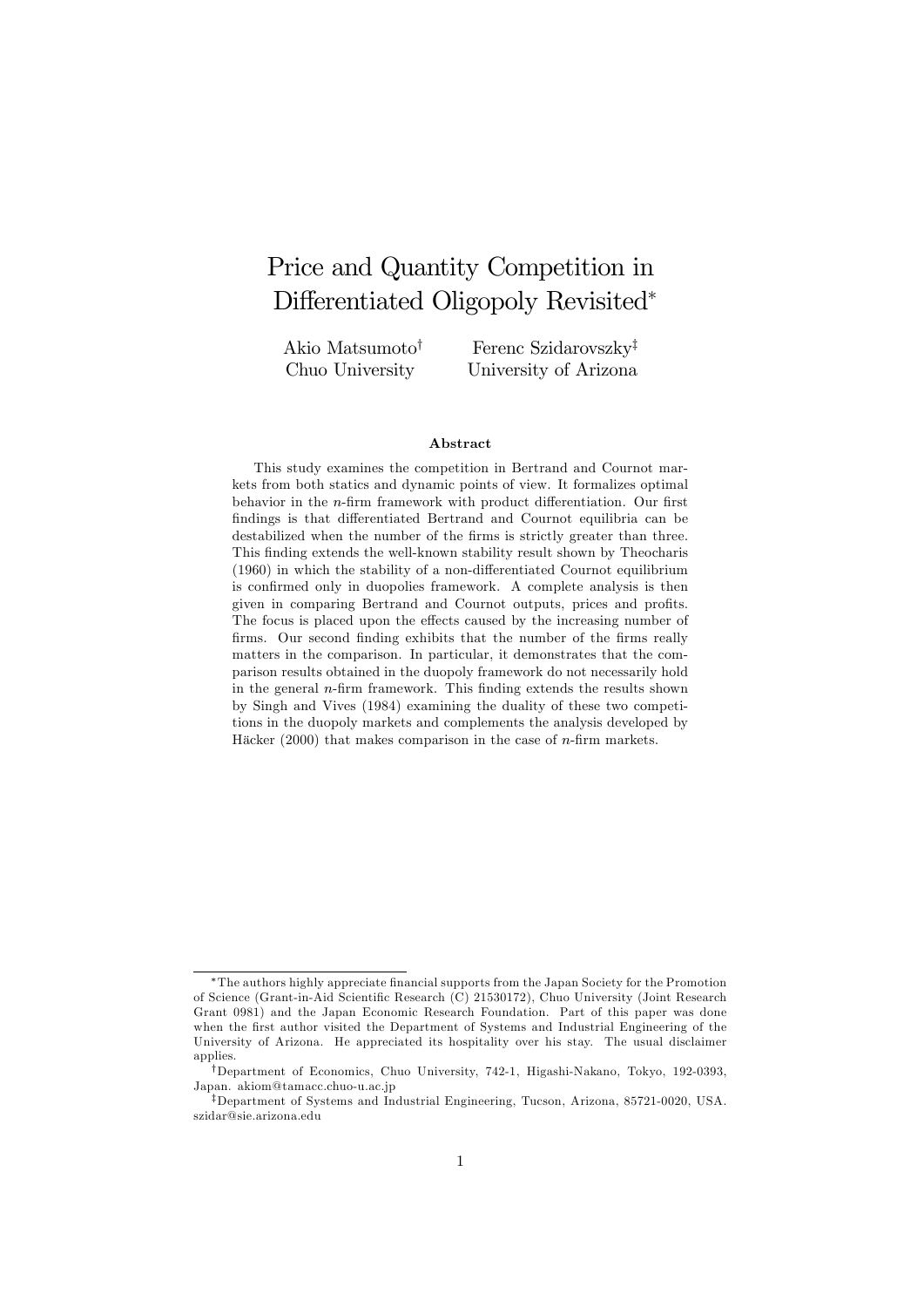### 1 Introduction

A considerable number of studies has been made so far on the nature of Cournot and Bertrand competitions in which the firms are adjusting their quantities and prices, respectively. In differentiated Bertrand and Cournot markets using the linear duopoly framework, Singh and Vives (1984) show, among others, the  $\text{following} \, \text{clear-cut} \, \text{results}^1$ :

- (i-SV) Prices are higher and quantities lower under Cournot competition than under Bertrand competition regardless of whether the goods are substitutes or complements;
- (ii-SV) Cournot competition is more profitable than Bertrand competition if the goods are substitutes;
- (iii-SV) Bertrand competition is more profitable than Cournot competition if the goods are complements.

In *n*-firm differentiated oligopoly markets, Häckner  $(2000)$  points out that some of Singh and Vives' results are sensitive to the duopoly case: although (iii-SV) is robust in the *n*-firm framework, (i-SV) and (ii-SV) can be reversed in the *n*-firm case with  $n > 2$ . In particular, it is shown that prices can be higher under Bertrand competition than under Cournot competition when the goods are complements and Bertrand competition can be more profitable when the goods are substitutes.

In this study, adopting the  $n$ -firm framework, we shall look more carefully into the results developed by Häckner (2000) from both static and dynamic points of view. It has been well-known since Theocharis (1960) that if the number of firms is more than three, then the Cournot equilibrium becomes unstable even in a linear structure where the demand and the cost functions are linear. This controversial result is shown when the goods are homogenous (i.e., non-differentiated). Considering the two types of competitions with  $n$  firms, we may raise a natural question whether the similar result holds or not when the goods are differentiated, namely, whether the differentiated Cournot and Bertrand equilibria become destabilized by the increasing number of firms. We answer the question in the affirmative. The Cournot equilibrium is possibly destabilized when the goods are substitutes and remains stable when the goods are complements. On the other hand, the Bertrand equilibrium is possibly destabilized when the goods are complements and is stable when the goods are substitutes.

In the linear structure, it is not difficult to convert an inverse demand function into a direct demand function. To make the direct demand economically meaningful, it is usually, but implicitly, assumed that its non-induced or price independent demand is positive. This assumption is explicitly considered in Singh and Vives (1984). However, its role is not examined in Häckner (2000). Taking this assumption into account in the  $n$ -firm framework, we may improve Häckner's analysis and demonstrate that all of the above-mentioned Singh-Vives results can be reversed:

<sup>1</sup> SV stands for Singh and Vives. MS to be appeared in the later part of the Introduction means Matsumoto and Szidarovszky.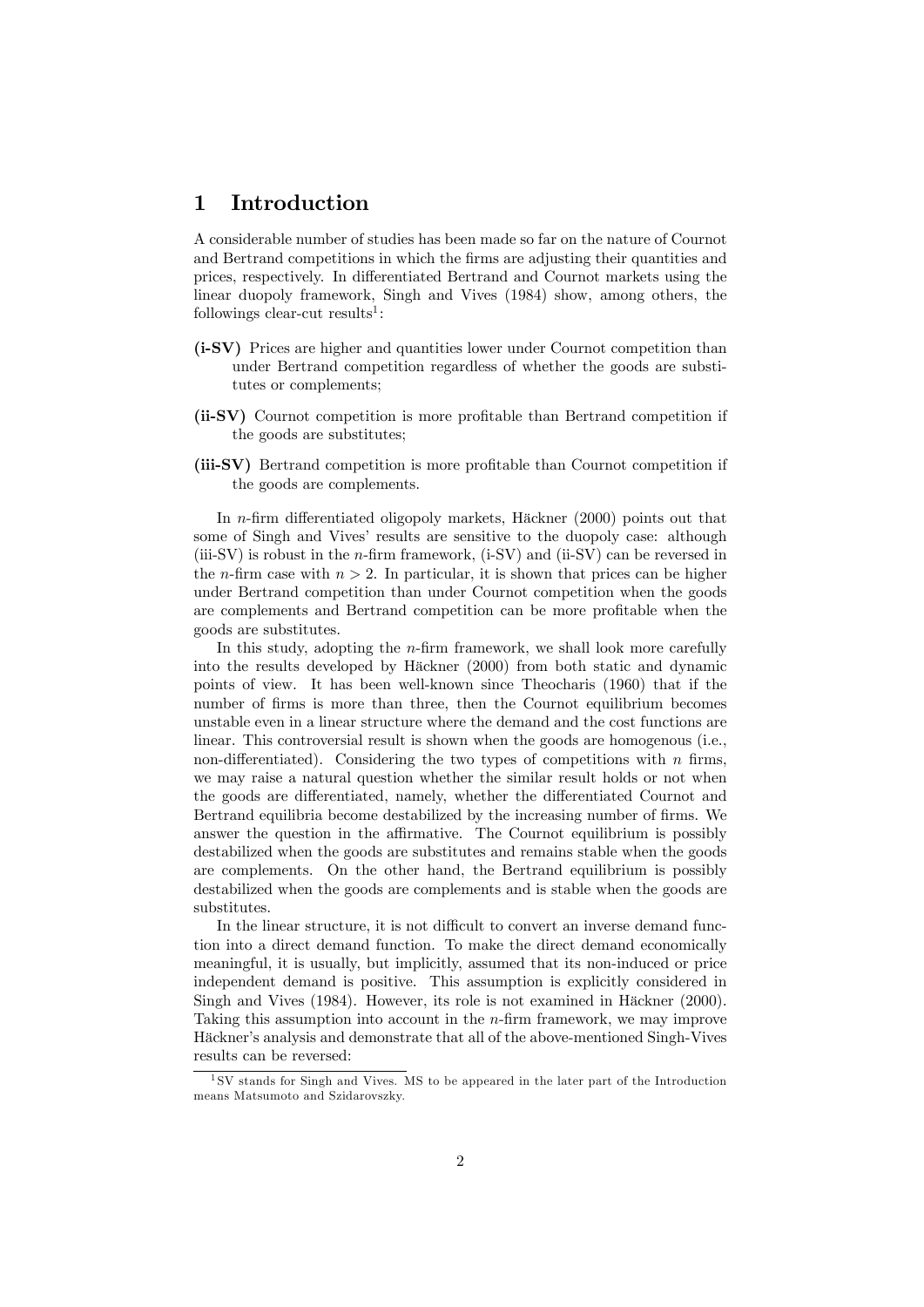- (i-MS) Bertrand price can be higher than Cournot price when the goods are complements whereas Cournot output can be larger than Bertrand output when the goods are substitutes;
- (ii-MS) Bertrand profit can be higher than Cournot profit when the goods are substitutes;
- (iii-MS) Cournot profit can be higher than Bertrand profit when the goods are complements.

The rest of the paper is organized as follows. In Section 2 we present an  $n$ -firm linear oligopoly model and determine the firm's optimal behavior under Cournot and Bertrand competitions. In Section 3, employing a combination of analytical and numerical methods, we compare the optimal price, output and profit under Cournot competition with those under Bertrand competition. Concluding remarks are given in Section 4.

# 2  $n$ -Firm Oligopoly Models

We will assume consumer's utility maximization in Section 2.1 to obtain a special demand function. In Section 2.2, the firm's profit maximization will be considered under quantity (Cournot) competition, and in Section 2.3 we will derive the optimal prices, outputs and profits under price (Bertrand) competition.

### 2.1 Consumers

As in Singh and Vives (1984) and Häckner (2000), it is assumed that there is a continuum of consumers of the same type and the utility function of the representative consumer is given as

$$
U(q, I) = \sum_{i=1}^{n} \alpha_i q_i - \frac{1}{2} \left( \sum_{i=1}^{n} q_i^2 + 2\gamma \sum_{i=1}^{n} \sum_{j>i}^{n} q_i q_j \right) - I, \qquad (1)
$$

where  $q = (q_i)$  is the quantity vector,  $I = \sum_{i=1}^{n} p_i q_i$  with  $p_i$  being the price of good k,  $\alpha_i$  measures the quality of good i and  $\gamma \in [-1, 1]$  measures the degree of relation between the goods:  $\gamma > 0$ ,  $\gamma < 0$  or  $\gamma = 0$  imply that the goods are substitutes, complements or independent. Moreover, the goods are perfect substitutes if  $\gamma = 1$  and perfect complements if  $\gamma = -1$ . In this study, we confine our analysis to the case in which the goods are imperfect substitutes or complements and are not independent, by assuming that  $|\gamma| < 1$  and  $\gamma \neq 0$ .

The linear inverse demand function (or the price function) of good  $k$  is obtained from the first-order condition of the interior optimal consumption of good  $k$  and is given by

$$
p_k = \alpha_k - q_k - \gamma \sum_{i \neq k}^{n} q_i \text{ for } k = 1, 2, ..., n,
$$
 (2)

where  $n \geq 2$  is assumed. That is, the price vector is a linear function of the output vector:

$$
p = \alpha - Bq, \tag{3}
$$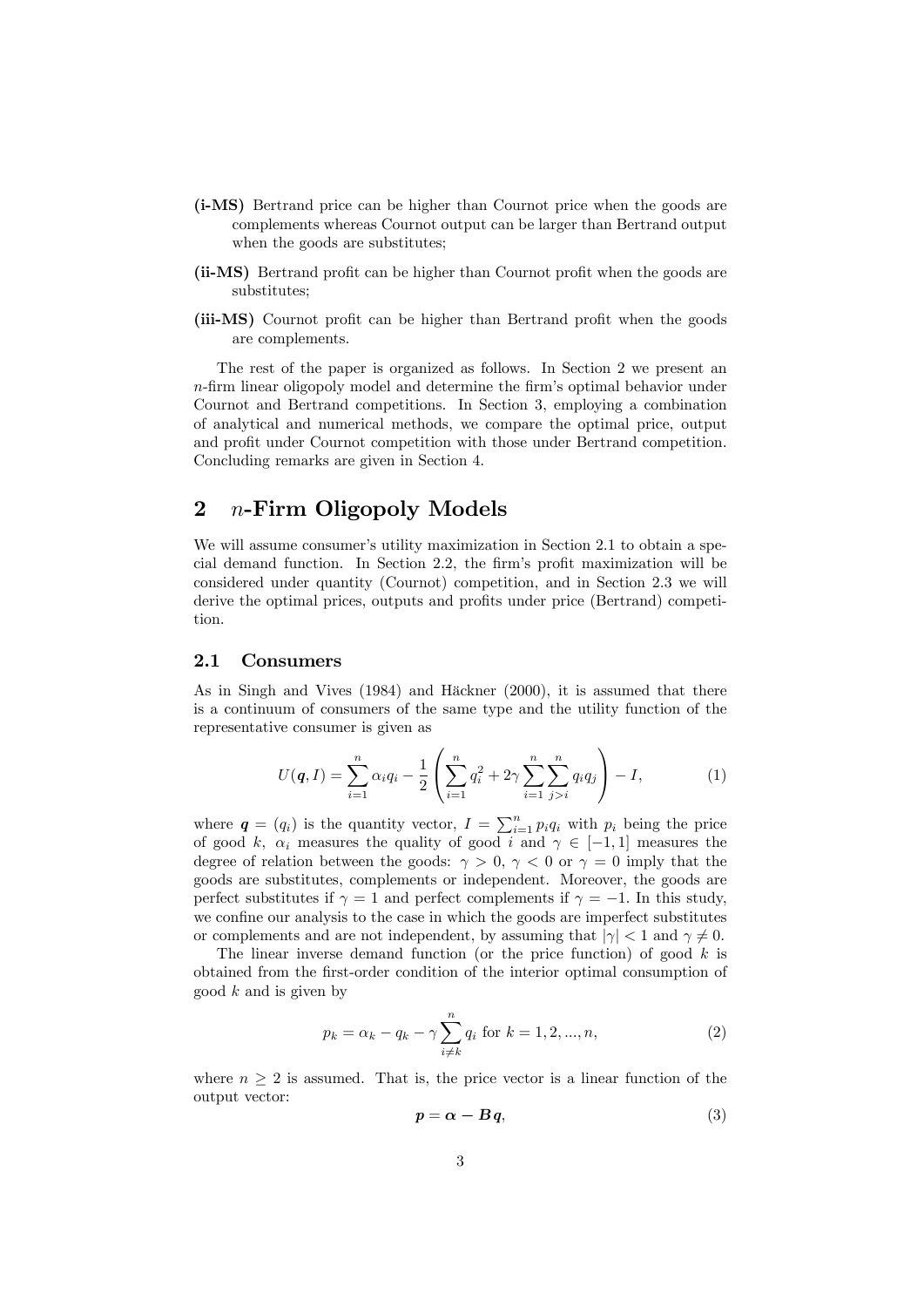where  $p = (p_i)$ ,  $\alpha = (\alpha_i)$  and  $\mathbf{B} = (B_{ij})$  with  $B_{ii} = 1$  and  $B_{ij} = \gamma$  for  $i \neq j$ . Since **B** is invertible<sup>2</sup>, solving (3) for **q** yields the direct demand

$$
q = B^{-1}(\alpha - p) \tag{4}
$$

where the diagonal and the off-diagonal elements of  $B^{-1}$  are, respectively,

$$
\frac{1+(n-2)\gamma}{(1-\gamma)(1+(n-1)\gamma)} \text{ and } -\frac{\gamma}{(1-\gamma)(1+(n-1)\gamma)}.
$$

Hence the direct demand of good k, the  $k^{\text{th}}$ -component of  $q$ , is linear in the prices and is given as

$$
q_k = \frac{(1 + (n-2)\gamma)(\alpha_k - p_k) - \gamma \sum_{i \neq k}^n (\alpha_i - p_i)}{(1 - \gamma)(1 + (n-1)\gamma)}
$$
 for  $k = 1, 2, ..., n$ . (5)

Since Singh and Vives (1984) have already examined the duopoly case (i.e.,  $n = 2$ , we will mainly consider a more general case of  $n > 2$  henceforth. For the sake of the later analysis, let us define the admissible region of  $(\gamma, n)$  by  $D_{(+)}$ or  $D_{(-)}$  according to whether the goods are substitutes or complements:

$$
D_{(+)} = \{ (\gamma, n) \mid 0 < \gamma < 1 \text{ and } 2 < n \}
$$

and

$$
D_{(-)} = \{ (\gamma, n) \mid -1 < \gamma < 0 \text{ and } 2 < n \}.
$$

### 2.2 Quantity-adjusting firms

In Cournot competition, firm k chooses a quantity  $q_k$  of good k to maximize its profit  $\pi_k = (p_k - c_k)q_k$  subject to its price function (2), taking the other firms' quantities given. We assume a linear cost function for each firm, so that the marginal cost  $c_k$  is constant and non-negative. To avoid negative optimal production, we also assume that the *net quality* of good k,  $\alpha_k - c_k$ , is positive.

### **Assumption 1.**  $c_k \geq 0$  and  $\alpha_k - c_k > 0$  for all k.

Assuming interior maximum and solving its first-order condition yield the best reply of firm  $k$ ,

$$
q_k = \frac{\alpha_k - c_k}{2} - \frac{\gamma}{2} \sum_{i \neq k}^{n} q_i \text{ for } k = 1, 2, ..., n.
$$
 (6)

It can be easily checked that the second-order condition is certainly satisfied. The Cournot equilibrium output and price for firm  $k$  are obtained by solving the following simultaneous equations:

$$
q_k + \frac{\gamma}{2} \sum_{i \neq k}^{n} q_i = \frac{\alpha_k - c_k}{2} \text{ for } k = 1, 2, ..., n,
$$

<sup>&</sup>lt;sup>2</sup>The *n* by *n* matrix *B* is invertible if  $\det \mathbf{B} = (1 - \gamma)^{n-1}(1 + (n-1)\gamma) \neq 0$ . It is invertible when  $\gamma > 0$ . In the case of  $\gamma < 0$ , the inequality constraint  $1 + (n - 1)\gamma > 0$  will be assumed in Assumption 2 below and it will guarantee the invertiblity of  $\overline{B}$ .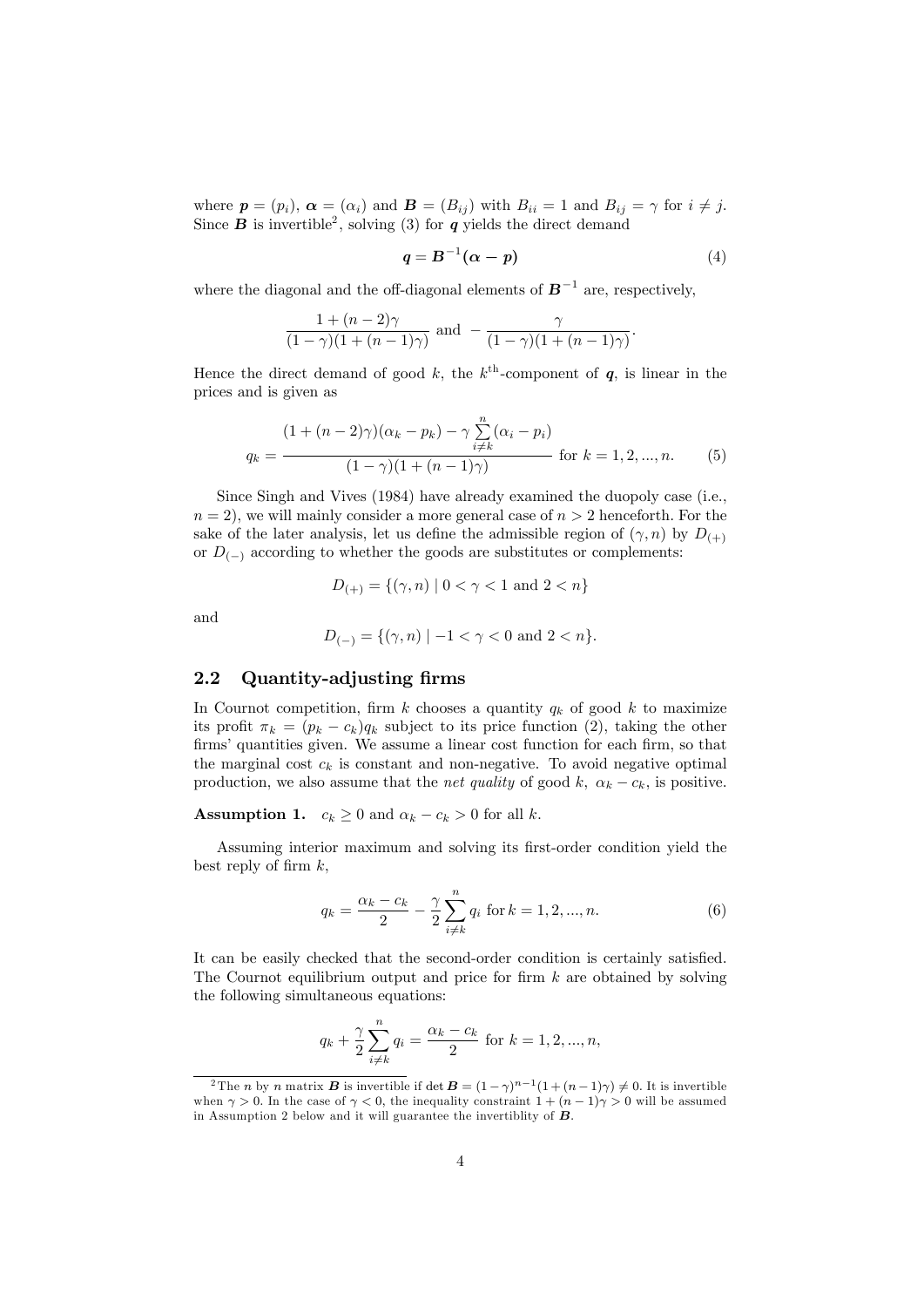or in vector form,

$$
\boldsymbol{B}^C\boldsymbol{q}=\mathbf{A}^C,
$$

where  $\mathbf{A}^C = (\alpha_i - c_i)/2$  and  $\mathbf{B}^C = (B_{ij}^C)$  with  $B_{ii}^C = 1$  and  $B_{ij}^C = \gamma/2$  for  $i \neq j$ . Since  $\mathbf{B}^C$  is invertible, the Cournot output vector is given by

$$
\boldsymbol{q}^C = \left(\boldsymbol{B}^C\right)^{-1}\boldsymbol{A}^C,
$$

where the diagonal and off-diagonal elements of  $(B^C)^{-1}$  are, respectively,

$$
\frac{2(2+(n-2)\gamma)}{(2-\gamma)(2+(n-1)\gamma)} \text{ and } -\frac{2\gamma}{(2-\gamma)(2+(n-1)\gamma)}.
$$

Hence the Cournot equilibrium output of firm  $k$  is

$$
q_k^C = \frac{\alpha_k - c_k}{2 - \gamma} - \frac{\gamma}{(2 - \gamma)(2 + (n - 1)\gamma)} \sum_{i=1}^n (\alpha_i - c_i)
$$
 (7)

and the Cournot equilibrium price of firm  $k$  is

$$
p_k^C = \frac{\alpha_k + c_k - \gamma c_k}{2 - \gamma} - \frac{\gamma}{(2 - \gamma)(2 + (n - 1)\gamma)} \sum_{i=1}^n (\alpha_i - c_i).
$$
 (8)

Subtracting (7) from (8) yields  $p_k^C - c_k = q_k^C$  and then by substituting it into the profit function, the Cournot profit is obtained:

$$
\pi_k^C = \left(q_k^C\right)^2. \tag{9}
$$

The relation  $p_k^C - c_k = q_k^C$  also implies that the Cournot price is positive if the Cournot output is positive. Equation (7) implies that the Cournot output is always positive when  $\gamma < 0$ , and non-negative with  $\gamma > 0$  if

$$
z^{C}(\gamma, n) \ge \beta_{k},\tag{10}
$$

where

$$
z^{C}(\gamma, n) = \frac{2 + (n - 1)\gamma}{n\gamma}
$$
\n(11)

and  $\beta_k$  is the ratio of the average net quality over the individual net quality of firm  $k$ ,

z

$$
\beta_k = \frac{\frac{1}{n} \sum_{i=1}^n (\alpha_i - c_i)}{\alpha_k - c_k}.
$$
\n(12)

When  $\beta_k < 1$ , the individual net quality of firm k is larger than the average net quality. Firm  $k$  is called *higher-qualified* in this case. On the other hand, when  $\beta_k > 1$ , the individual net quality is less than the average net quality. Firm k is then called *lower-qualified*.

We now inquire into the stability of the Cournot output. Best response dynamics is assumed with static expectations, when each firm assumes believes that the other Örms remain unchanged with their outputs from the previous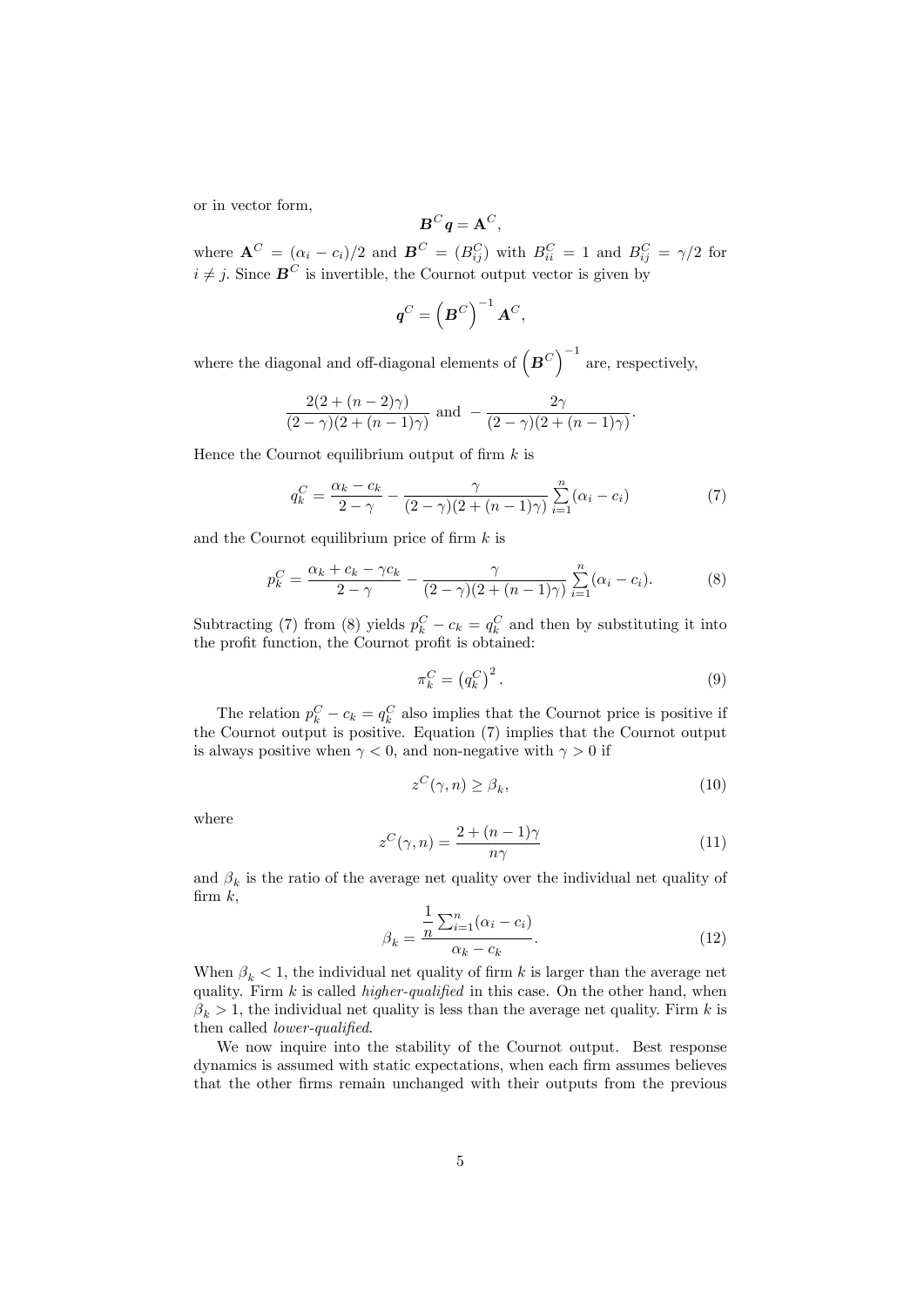period. Then the best response equation (6) gives rise to the time invariant linear dynamic system

$$
q_k(t+1) = \frac{\alpha_k - c_k}{2} - \frac{\gamma}{2} \sum_{i \neq k}^{n} q_i(t), \ \ k = 1, 2, ..., n. \tag{13}
$$

Substituting  $q_k(t + 1)$  into (2), the price function of firm k, yields the price dynamic equation associated with the output dynamics:

$$
p_k(t+1) = \alpha_k - q_k(t+1) - \gamma \sum_{i \neq k}^{n} q_i(t+1), \ \ k = 1, 2, ..., n. \tag{14}
$$

Equations (13) and (14) imply that the price dynamics is essentially the same as the quantity dynamics: In other words, the Cournot price is stable (resp. unstable) if the Cournot output is stable (resp. unstable). Therefore it is enough for our purpose to draw our attention only to the stability of the Cournot output.

The coefficient matrix of system  $(13)$  is its Jacobian:

$$
\boldsymbol{J}_C = \left( \begin{array}{cccc} 0 & -\frac{\gamma}{2} & \cdot & -\frac{\gamma}{2} \\ -\frac{\gamma}{2} & 0 & \cdot & -\frac{\gamma}{2} \\ \cdot & \cdot & \cdot & \cdot \\ -\frac{\gamma}{2} & -\frac{\gamma}{2} & \cdot & 0 \end{array} \right).
$$

The corresponding characteristic equation reads

$$
|\mathbf{J}_C - \lambda \mathbf{I}| = (-1)^n \left(\lambda - \frac{\gamma}{2}\right)^{n-1} \left(\lambda + \frac{(n-1)\gamma}{2}\right) = 0,
$$

which indicates that there are  $n-1$  identical eigenvalues and one different eigenvalue. Without a loss of generality, the first  $n - 1$  eigenvalues are assumed to be identical,

$$
\lambda_1^C = \lambda_2^C = ... = \lambda_{n-1}^C = \frac{\gamma}{2}
$$
 and  $\lambda_n^C = -\frac{(n-1)\gamma}{2}$ .

Since  $|\gamma|$  < 1 is assumed, the first  $n-1$  eigenvalues are less than unity in absolute value. It depends on the absolute value of  $\lambda_n^C$  whether the Cournot output is stable or not. It follows that  $\left|\lambda_2^C\right| = \left|-\frac{\gamma}{2}\right| < 1$  for  $n = 2$  (i.e., duopoly) and  $\left|\lambda_3^C\right| = |\gamma| < 1$  for  $n = 3$  (triopoly). Solving  $\left|\lambda_n^C\right| < 1$  for  $n > 3$  presents the stability conditions of the Cournot output<sup>3</sup>:

$$
n<1+\frac{2}{\gamma}\text{ if }\gamma>0\text{ and }n<1-\frac{2}{\gamma}\text{ if }\gamma<0.
$$

We can now summrize these stability results as follows.

$$
n<1+\frac{1}{\gamma}
$$

under which  $\left|\lambda_n^C\right| < 1$ . However, we proceed our analysis without this strong assumption.

<sup>&</sup>lt;sup>3</sup>If the Jacobian of the price function satisfies a diagonally dominant condition (i.e.,  $|dp_k/dq_k| > \sum_{i \neq k} |dp_k/dq_i|$ , then we have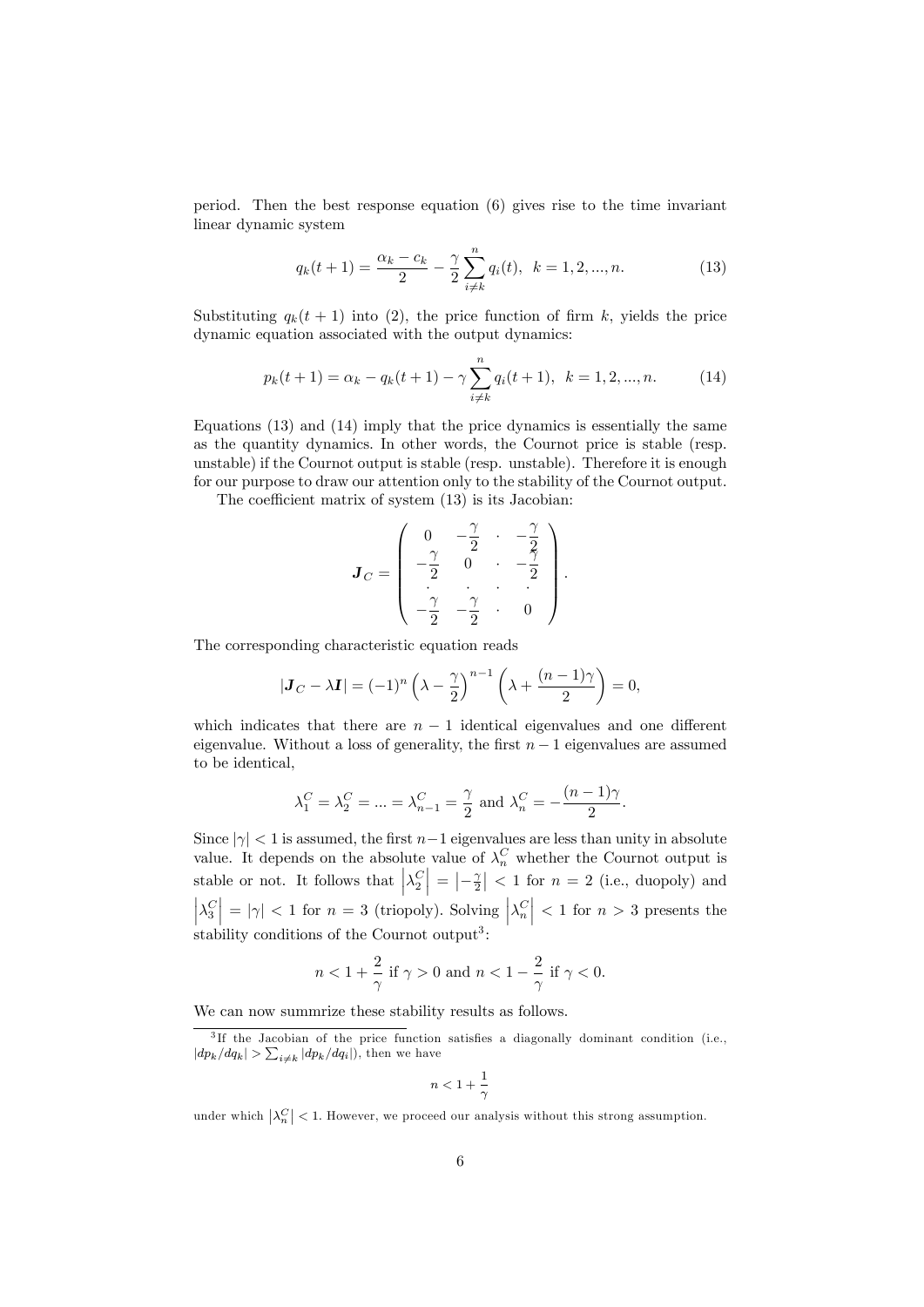**Theorem 1** Under Cournot competition with  $n > 2$ , (i) the Cournot output and price are stable for  $(\gamma, n) \in R_S^C$  and unstable for  $(\gamma, n) \in R_U^C = D_{(+)}\backslash R_S^C$ <br>if the goods are substitutes; (ii) they are stable for  $(\gamma, n) \in R_s^C$  and unstable for  $(v, n) \in R_u^C = D_{(-)} \backslash R_s^C$  if the goods are complements where the stability regions are, respectively, deÖned by

$$
R_S^C = \{ (\gamma, n) \in D_{(+)} \mid n < 1 + \frac{2}{\gamma} \} \text{ and } R_s^C = \{ (\gamma, n) \in D_{(-)} \mid n < 1 - \frac{2}{\gamma} \},
$$

and the instability regions,  $R_U^C$  and  $R_u^C$ , are the complements of the stability regions.

Notice that Cournot outputs are locally unstable if  $n > 4$  and  $|\gamma| > 1/2$ , that is when the number of firms is more than four and the products are sufficiently differentiated.

### 2.3 Price-adjusting firms

In Bertrand competition, firm  $k$  chooses the price of good  $k$  to maximize the profit  $\pi_k = (p_k - c_k)q_k$  subject to its direct demand (5), taking the other firms prices given. Solving the first-order condition yields the best reply of firm  $k$ ,

$$
p_k = \frac{\alpha_k + c_k}{2} - \frac{\gamma}{2[1 + (n-2)\gamma]} \sum_{i \neq k}^{n} (\alpha_i - p_i), \text{ for } k = 1, 2, ..., n. \tag{15}
$$

The second-order condition for an interior optimum solution is

$$
\frac{\partial^2 \pi_k}{\partial p_k^2} = -\frac{2\left(1 + (n-2)\gamma\right)}{(1-\gamma)\left(1 + (n-1)\gamma\right)} < 0,\tag{16}
$$

where the direction of inequality depends on the parameter configuration.<sup>4</sup> For  $(\gamma, n) \in D_{(+)}$ , we see that (16) is always satisfied. On the other hand, for  $(\gamma, n) \in D_{(-)}$ , we need additional condition to fulfill the second-order condition. Since

$$
1 + (n - 1)\gamma < 1 + (n - 2)\gamma
$$

for  $\gamma < 0$ , the required condition is either  $0 < 1 + (n-1)\gamma$  or  $1 + (n-2)\gamma < 0$ . As in Häckner  $(2000)$ , we make the following assumption:

Assumption 2.  $1 + (n-1)\gamma > 0$  when  $\gamma < 0$ .

The Bertrand equilibrium prices are obtained by solving the simultaneous equations

$$
p_k - \frac{\gamma}{2[1 + (n-2)\gamma]} \sum_{i \neq k}^{n} p_i = \frac{\alpha_k + c_k}{2} - \frac{\gamma}{2[1 + (n-2)\gamma]} \sum_{i \neq k}^{n} \alpha_i
$$

for  $k = 1, 2, ..., n$  with unknown  $p_k$ . In vector form,

$$
\boldsymbol{B}^B\boldsymbol{p}=\boldsymbol{A}^B,
$$

<sup>&</sup>lt;sup>4</sup>Note that inequality (16) is always fulfilled for  $n = 2$ .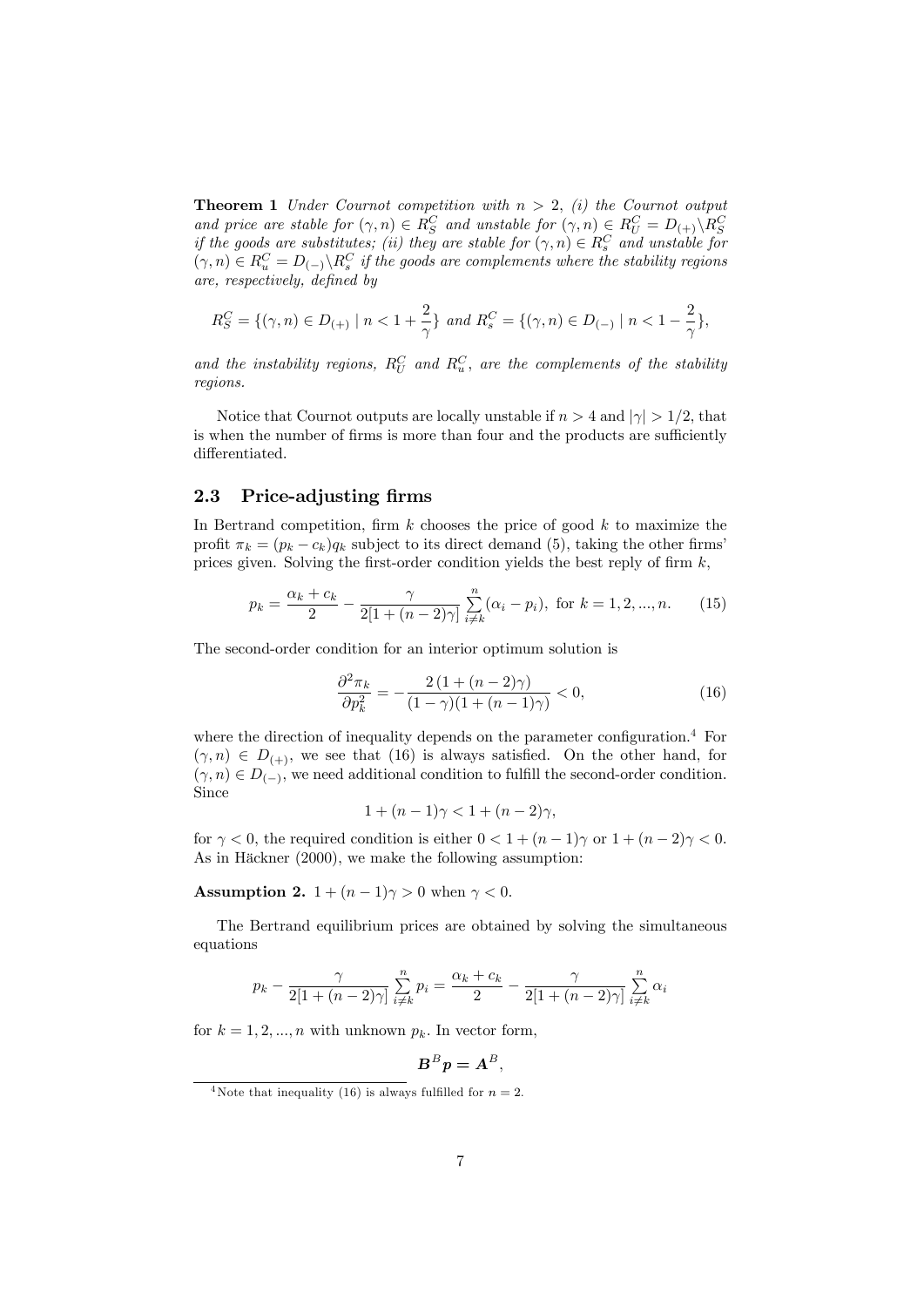with  $\mathbf{A}^B = \left( \frac{\alpha_k + c_k}{2} - \frac{\gamma}{2[1 + (n-2)\gamma]} \sum_{i=1}^n \right)$  $i \neq k$  $\alpha_i$ ,  $\mathbf{B}^B = (B_{ij}^B)$  where  $B_{ii}^B = 1$  and  $B_{ij}^B =$  $-\frac{\gamma}{2[1+(n-2)\gamma]}$  for  $i \neq j$ . Since  $\mathbf{B}^B$  is invertible, the solution is

$$
\boldsymbol{p} = \left(\boldsymbol{B}^B\right)^{-1}\boldsymbol{A}^B,
$$

where the diagonal and off-diagonal elements of  $(B^B)^{-1}$  are, respectively,

$$
\frac{2(1 + (n-2)\gamma)(2 + (n-2)\gamma)}{(2 + (n-3)\gamma)(2 + (2n-3)\gamma)}
$$
 and 
$$
\frac{2\gamma(1 + (n-2)\gamma)}{(2 + (n-3)\gamma)(2 + (2n-3)\gamma)}
$$
.

Hence, the Bertrand equilibrium price and output of firm  $k$  are given by

$$
p_k^B = \frac{(2 + (n-3)\gamma)[(1 + (n-1)\gamma)(\alpha_k + c_k) - \gamma c_k] - \gamma(1 + (n-2)\gamma)\sum_{i=1}^n (\alpha_i - c_i)}{(2 + (2n-3)\gamma)(2 + (n-3)\gamma)}
$$
(17)

and

$$
q_k^B = \frac{1 + (n-2)\gamma}{(1-\gamma)(1 + (n-1)\gamma)} (p_k^B - c_k)
$$
 (18)

with

$$
p_k^B - c_k = \frac{(2 + (n-3)\gamma)(1 + (n-1)\gamma)(\alpha_k - c_k) - \gamma(1 + (n-2)\gamma)\sum_{i=1}^n (\alpha_i - c_i)}{(2 + (2n-3)\gamma)(2 + (n-3)\gamma)}.
$$
 (19)

Due to  $(18)$ , the Bertrand profit of firm k becomes

$$
\pi_k^B = \frac{(1 - \gamma)(1 + (n - 1)\gamma)}{1 + (n - 2)\gamma} (q_k^B)^2.
$$
\n(20)

Equation (18) implies that the Bertrand output is positive if  $p_k^B - c_k$  is positive. Under Assumption 2, equation (19) implies that  $p_k^B - c_k$  is always positive if  $\gamma$  < 0, and is nonnegative with  $\gamma > 0$  if

$$
z^B(\gamma, n) \ge \beta_k \tag{21}
$$

where

$$
z^{B}(\gamma, n) = \frac{(2 + (n-3)\gamma)(1 + (n-1)\gamma)}{(1 + (n-2)\gamma)n\gamma}
$$
\n(22)

and  $\beta_k$  is defined by (12).

In examining stability of the Bertrand price, we assume best response dynamics with static expectations on price formation and obtain the following system of time-invariant difference equations:

$$
p_k(t+1) = \frac{\alpha_k + c_k}{2} - \frac{\gamma}{2[1 + (n-2)\gamma]} \sum_{i \neq k}^{n} [\alpha_i - p_i(t)] \text{ for } k = 1, 2, ..., n. \quad (23)
$$

Similarly to the Cournot competition, we can also obtain the output difference equations under Bertrand competition by substituting  $p_k(t+1)$  into the direct demand function (5):

$$
q_k(t+1) = \frac{(1 + (n-2)\gamma)(\alpha_k - p_k(t+1)) - \gamma \sum_{i \neq k}^n (\alpha_i - p_i(t+1))}{(1 - \gamma)(1 + (n-1)\gamma)}.
$$
 (24)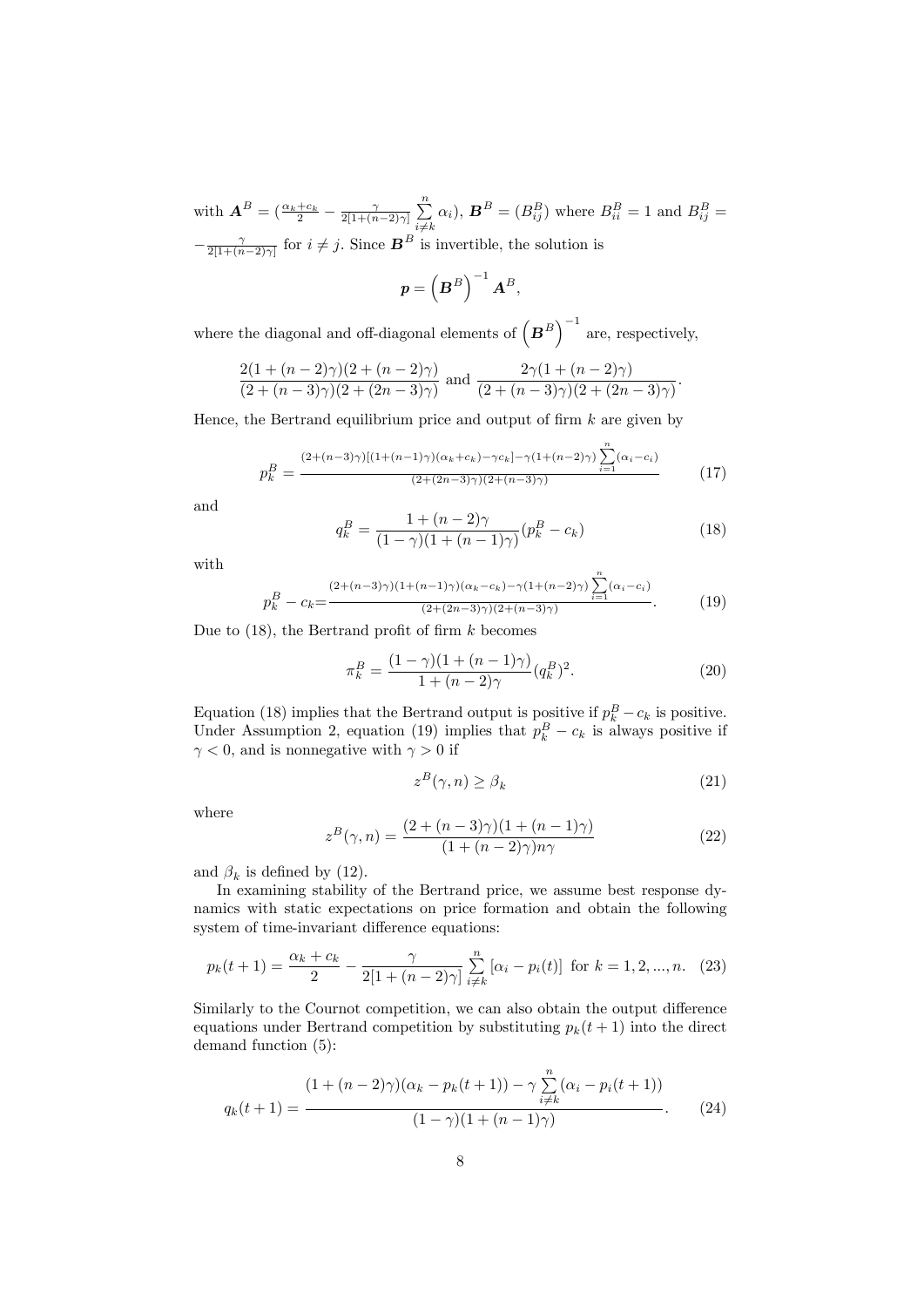It is clear from (23) and (24) that the output dynamics is synchronized with the price dynamics. The coefficient matrix of this price adjusting system is

$$
\boldsymbol{J}_B = \left( \begin{array}{ccc} 0 & \gamma & \gamma \\ \frac{\gamma}{2[1 + (n-2)\gamma]} & 0 & \frac{\gamma}{2[1 + (n-2)\gamma]} \\ \frac{\gamma}{2[1 + (n-2)\gamma]} & 0 & \frac{\gamma}{2[1 + (n-2)\gamma]} \\ \frac{\gamma}{2[1 + (n-2)\gamma]} & \frac{\gamma}{2[1 + (n-2)\gamma]} & \cdot & 0 \end{array} \right).
$$

This matrix has the same structure as  $J_C$  when  $\gamma$  is replaced by  $-\gamma/2[1 + (n 2|\gamma|$ , so the eigenvalues are

$$
\lambda_1^B = \lambda_2^B = \dots = \lambda_{n-1}^B = -\frac{\gamma}{2[1 + (n-2)\gamma]}
$$
 and  $\lambda_n^B = \frac{(n-1)\gamma}{2[1 + (n-2)\gamma]}$ .

When  $\gamma > 0$  and  $n > 2$ , we have  $\left|\lambda_k^B\right| < 1$  for  $k = 1, 2, ..., n$ . That is, the Bertrand price is asymptotically locally stable in  $D_{(+)}$ .<sup>5</sup> On the other hand, when  $\gamma < 0, 0 < \lambda_k^B < 1$  also holds for  $k = 1, 2, ..., n - 1$ . The value of  $\lambda_n^B$  is clearly negative and  $\lambda_n^B > -1$  can be rewritten as

$$
n < \frac{5}{3} - \frac{2}{3\gamma}
$$

under which the Bertrand price is stable<sup>6</sup>. Since the Bertrand competition synchronizes output dynamics with price dynamics, the stability conditions of the Bertrand price and output are summarized as follows:

**Theorem 2** Under Bertrand competition with  $n > 2$ , (i) the Bertrand price and  $output$  are stable if the goods are substitutes;  $(ii)$  if the goods are complements, then they are stable for  $(\gamma, n) \in R_s^B$  and unstable for  $(\gamma, n) \in R_u^B = D^B \backslash R_s^B$ <br>where  $D^B$  is the feasible region under Assumption 2,

$$
D^{B} = \{ (\gamma, n) \in D_{(-)} \mid 0 < 1 + (n - 1)\gamma \},\
$$

 $R_s^B$  is the stable region,

$$
R_s^B = \{ (\gamma, n) \in D^B \mid n < \frac{5}{3} - \frac{2}{3\gamma} \}
$$

and  $R_u^B$  is the unstable region, which is the complement of the stable region.

Theorems 1 and 2 consider stability of the Cournot output and the Bertrand price as well as stability of the Cournot price and the Bertrand output through the difference equations  $(14)$  and  $(24)$ . Graphical explanations of Theorems 1

$$
\iota<\frac{3}{2}-\frac{1}{2\gamma}
$$

 $\mathcal{L}$ 

 $5$ Okuguchi (1987) has already shown the same result with a more general demand function. <sup>6</sup>If the Jacobian of the demand function is diagonally dominant (i.e.,  $|dq_k/dp_k|$  >  $\sum_{i \neq k} |dq_i/dp_k|$ , then we have

which is stronger than the price-stability condition and thus leads to the stability of Bertrand price. However we do not assume this strong condition in what follows.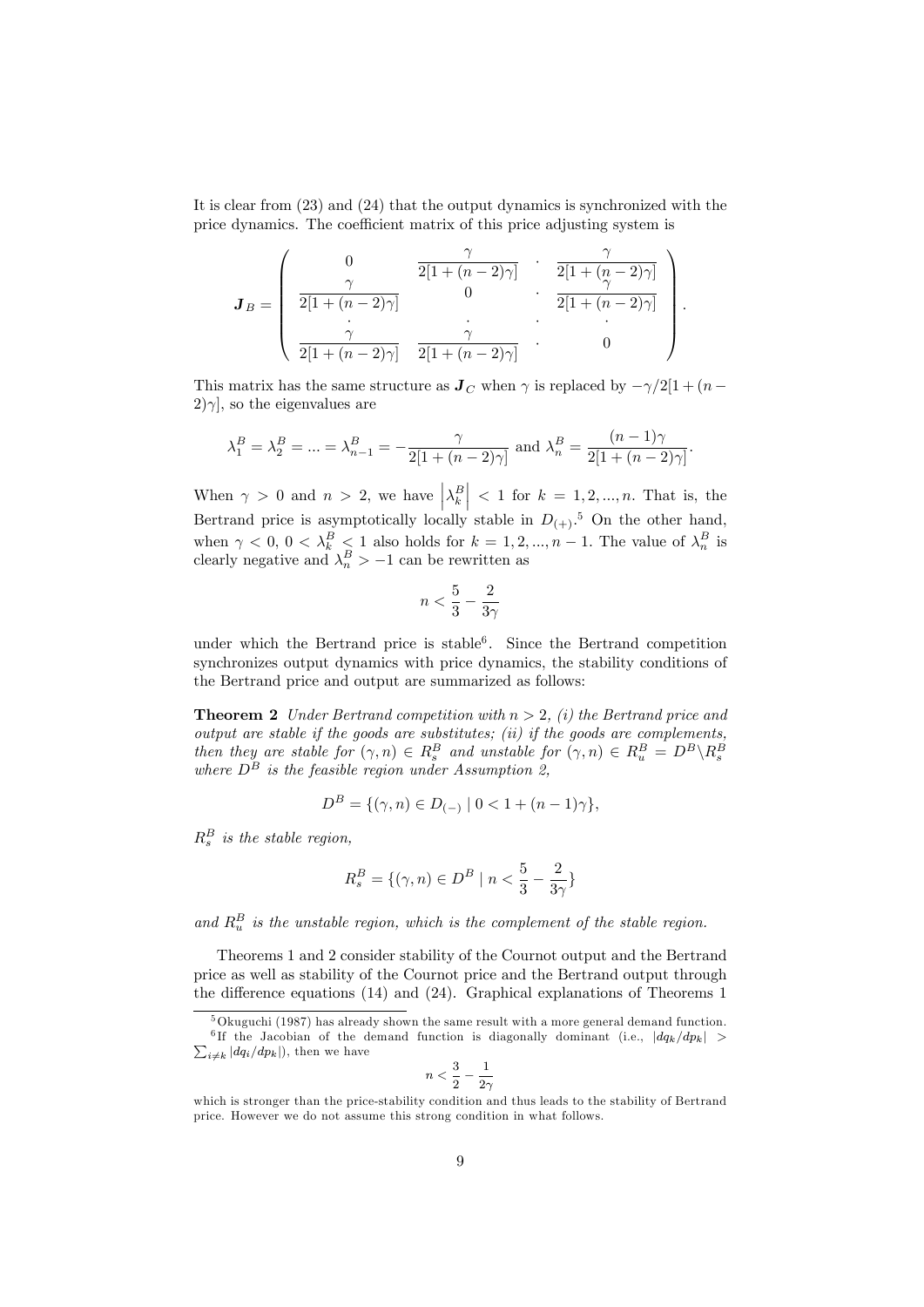and 2 are given in Figure 1. In the first quadrant where  $\gamma > 0$ , the admissible region  $D_{(+)}$  is divided into two parts by the neutral stability locus of the Cournot output  $\lambda_{n}^{C} = -1$ ; the light-gray region  $R_{S}^{C}$  below the locus and the dark-gray region  $R_U^C$  above. The Cournot output is stable in the former and unstable in the latter while the Bertrand price is stable in both regions. In the second quadrant where  $\gamma < 0$ , the admissible region  $D_{(-)}$  of the Bertrand price is reduced to  $D^B$ by Assumption 2. The neutral stability locus of the Bertrand price  $\lambda_n^B = -1$ cuts across the locus of  $1 + (n-1)\gamma = 0$  from left to right at point  $(-1/2, 3)$ and divides the region  $D^B$  into two parts: the light-gray region  $R_s^B$  and the dark-gray region  $R_u^B$ . The Bertrand price is stable in the former and unstable in the latter. In comparing the Cournot and the Bertrand optimal behavior of output, price and profit, we should confine our analysis to the parametric region in which both equilibria are feasible, otherwise the comparison has no economic meanings. Two facts are clear. One is that we can ignore the white region of the second quadrant in all further discussions as Assumption 2 is violated there. The other is that the Cournot output is always stable in  $D^B$  since  $D^B \subset R_s^C$ .



Figure 1. Stable and unstable regions

Theocharis (1960) studies stability of discrete dynamic evolution of the Cournot output under static expectation when the goods are perfect substitutes (i.e., no product differentiation) and demonstrates that the Cournot output is asymptotically stable if and only if the number of firms is equal to two. Theorems 1 and 2 extend Theocharis' classical result and assert that the Cournot output as well as the Bertrand price can be unstable when the number of Örms is strictly greater than three and the goods are differentiated. The main point is that Cournot output can be unstable only when the goods are substitutes and the Bertrand price only when the goods are complements.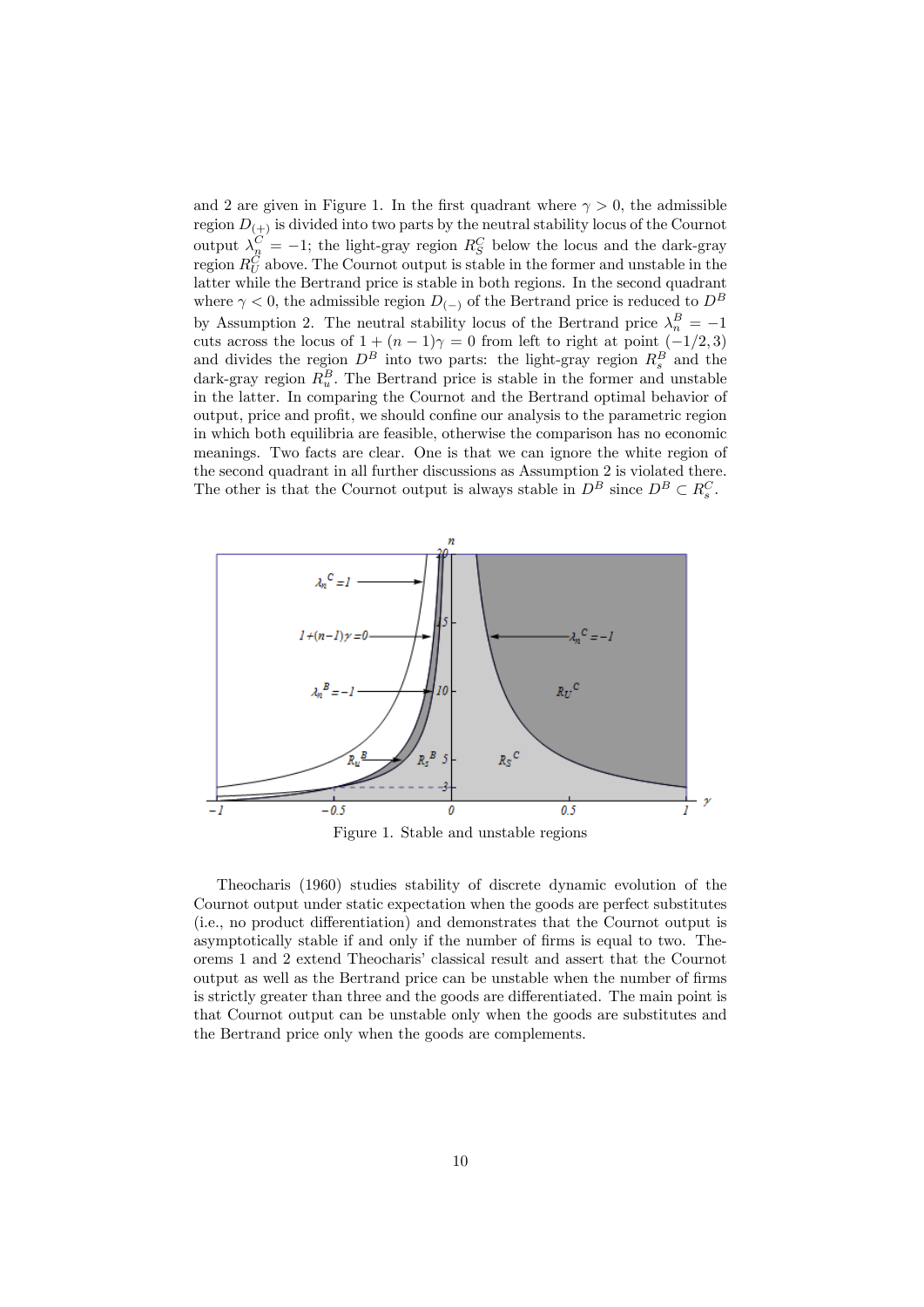# 3 Optimal Strategy Comparison

We call the optimal price, output and profit under Cournot competition *Cournot* strategy and those under Bertrand competition Bertrand strategy. In this section we will compare Cournot strategy with Bertrand strategy to examine which strategy is more preferable when the number of the firms becomes more than three.

Assuming  $n > 2$  and subtracting (17) from (8) yield a price difference

$$
p_k^C - p_k^B = \frac{(\alpha_k - c_k)(n-1)\gamma^2}{(2-\gamma)(2 + (2n-3)\gamma)} \frac{1}{z^P(\gamma, n)} \left( z^P(\gamma, n) - \beta_k \right),\tag{25}
$$

where

$$
z^{P}(\gamma, n) = \frac{(2 + (n-1)\gamma)(2 + (n-3)\gamma)}{(n-2)n\gamma^{2}}.
$$

Since the first two factors multiplying the parenthesized term on the right hand side of (25) are positive,

$$
sign\left[p_k^C - p_k^B\right] = sign\left[z^P(\gamma, n) - \beta_k\right].\tag{26}
$$

Subtracting  $(18)$  from  $(7)$  yields the output difference,

$$
q_k^C - q_k^B = \frac{(\alpha_k - c_k)(n-1)\gamma^2}{(2-\gamma)(1-\gamma)(2+(2n-3)\gamma)} \frac{1}{z^Q(\gamma,n)} (\beta_k - z^Q(\gamma,n)) \tag{27}
$$

where

$$
z^{Q}(\gamma, n) = \frac{(2 + (n-3)\gamma)(1 + (n-1)\gamma)(2 + (n-1)\gamma)}{n\gamma(4 + 5(n-2)\gamma + (n^2 - 5n + 5)\gamma^2)}.
$$

Consider the right hand side of  $(27)$ . The first factor is positive while the second one (i.e., the reciprocal of  $z^Q(\gamma, n)$ ) is ambiguous: it is positive when the goods are substitutes and negative when the goods are complements. The sign of the output difference is therefore determined by the simplified expression:

$$
sign\left[q_k^C - q_k^B\right] = sign\left[\gamma\left(\beta_k - z^Q(\gamma, n)\right)\right].\tag{28}
$$

Finally, dividing  $(9)$  by  $(20)$  gives a profit ratio,

$$
\frac{\pi_k^C}{\pi_k^B} = \frac{1 + (n-2)\gamma}{(1-\gamma)(1 + (n-1)\gamma)} \left(\frac{q_k^C}{q_k^B}\right)^2.
$$

Since the first factor of the right hand side is positive and greater than unity, we have  $\pi_k^C > \pi_k^B$  if  $q_k^C > q_k^B$ . In order to find a more general condition determining whether the profit ratio is greater or less than unity, we substitute  $(18)$  and  $(7)$ into the last expression to have

$$
\frac{\pi^C_k}{\pi^B_k} = G(\beta_k)
$$

with

$$
G(\beta_k) = B(\gamma, n) \left( A(\gamma, n) \frac{z^C(\gamma, n) - \beta_k}{z^B(\gamma, n) - \beta_k} \right)^2, \tag{29}
$$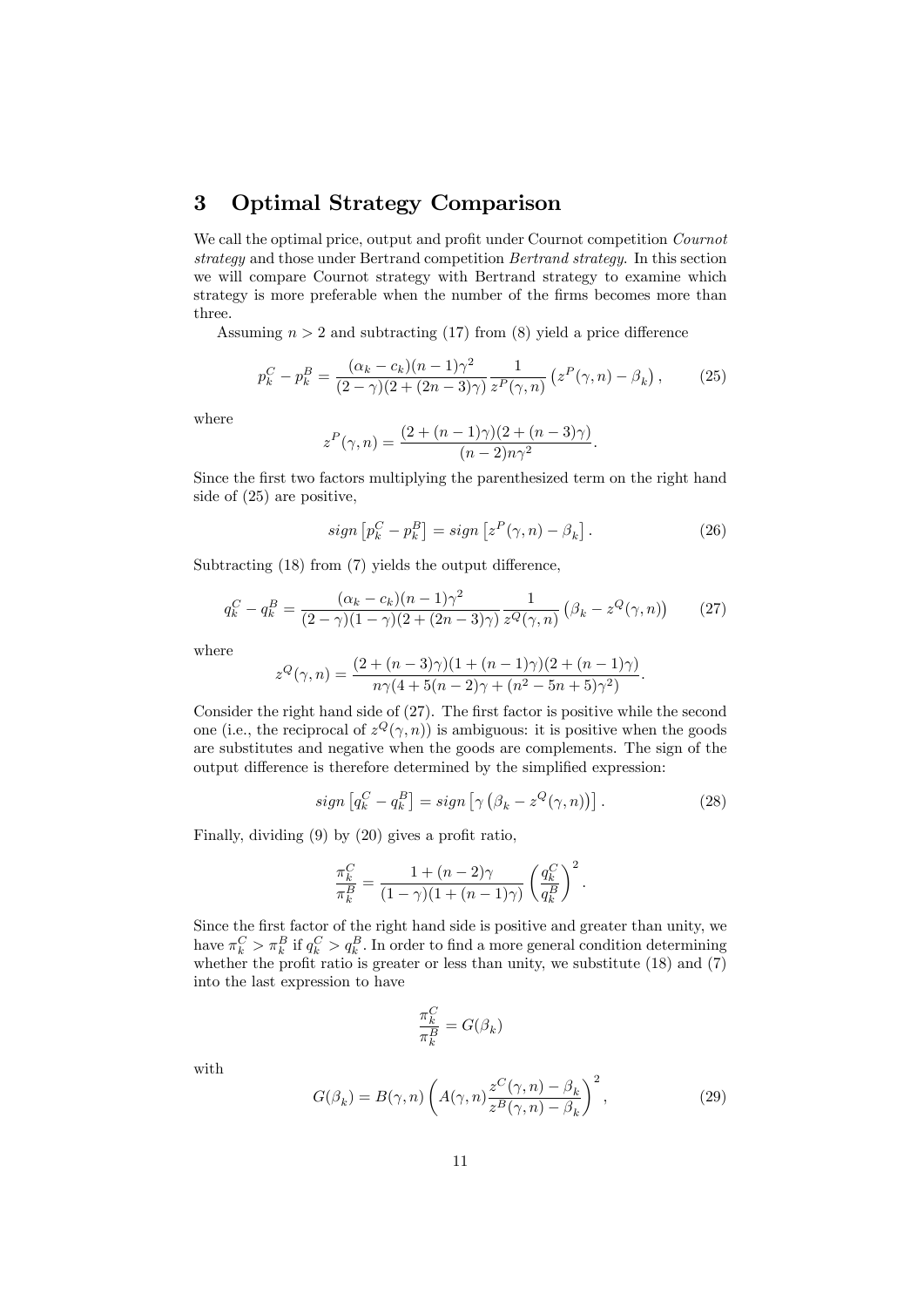where

$$
A(\gamma, n) = \frac{(1 - \gamma)(1 + (n - 1)\gamma)(2 + (2n - 3)\gamma)(2 + (n - 3)\gamma)}{(2 - \gamma)(2 + (n - 1)\gamma)(1 + (n - 2)\gamma)^2} > 0
$$

and

$$
B(\gamma, n) = \frac{1 + (n - 2)\gamma}{(1 - \gamma)(1 + (n - 1)\gamma)} > 0.
$$

When the net quality of firm  $k$  is equal to the average net quality offered by all firms, the profit ratio is

$$
G(1) = \frac{(2 + (n-3)\gamma)^2 (1 + (n-1)\gamma)}{(1-\gamma)(1 + (n-2)\gamma)(2 + (n-1)\gamma)^2}.
$$

The difference of the denominator and the numerator of  $G(1)$  is

$$
(n-1)^{2}(2 + (n-2)\gamma)\gamma^{3},
$$

which then implies that

$$
G(1) > 1 \text{ if } \gamma > 0 \text{ and } G(1) < 1 \text{ if } \gamma < 0. \tag{30}
$$

Differentiating  $G(\beta_k)$  with respect to  $\beta_k$  gives, after arranging terms,

$$
\frac{dG(\beta_k)}{d\beta_k} = \frac{2A(\gamma, n)^2 B(\gamma, n) (z^C(\gamma, n) - z^B(\gamma, n)) (z^C(\gamma, n) - \beta_k)}{(z^B(\gamma, n) - \beta_k)^2}.
$$
(31)

Noticing that  $z^C(\gamma, n) - z^B(\gamma, n) > 0$ ,  $z^C(\gamma, n) - \beta_k > 0$  and  $z^B(\gamma, n) - \beta_k > 0$ when  $\gamma > 0$  and  $z^C(\gamma, n) - z^B(\gamma, n) < 0$ ,  $z^C(\gamma, n) - \beta_k < 0$  and  $z^B(\gamma, n) - \beta_k < 0$ when  $\gamma < 0$ , we find that the sign of the derivative of  $G(\beta_k)$  is positive when the goods are substitutes and negative when complements:

$$
\frac{dG(\beta_k)}{d\beta_k} > 0 \text{ when } \gamma > 0 \text{ and } \frac{dG(\beta_k)}{d\beta_k} < 0 \text{ when } \gamma < 0.
$$
 (32)

### 3.1 Duopoly Case:  $n = 2$

As a benchmark case, we consider duopolies and confirm the Singh-Vives results in our framework. Substituting  $n = 2$  into  $(25)$ ,  $(27)$  and  $(29)$  yields

$$
p_k^C - p_k^B = \frac{(\alpha_k - c_k)\gamma^2}{4 - \gamma^2},\tag{33}
$$

$$
q_k^C - q_k^B = \frac{\gamma^2}{(1 - \gamma^2)(4 - \gamma^2)} \left\{ 2(\alpha_k - c_k)\gamma \left[ \beta_k - \frac{1 + \gamma}{2\gamma} \right] \right\} \tag{34}
$$

and

$$
G(\beta_k) = (1 - \gamma^2) \left( \frac{z^C - \beta_k}{z^B - \beta_k} \right)^2, \tag{35}
$$

where

$$
z^C = \frac{2+\gamma}{2\gamma} \text{ and } z^B = \frac{(2-\gamma)(1+\gamma)}{2\gamma}.
$$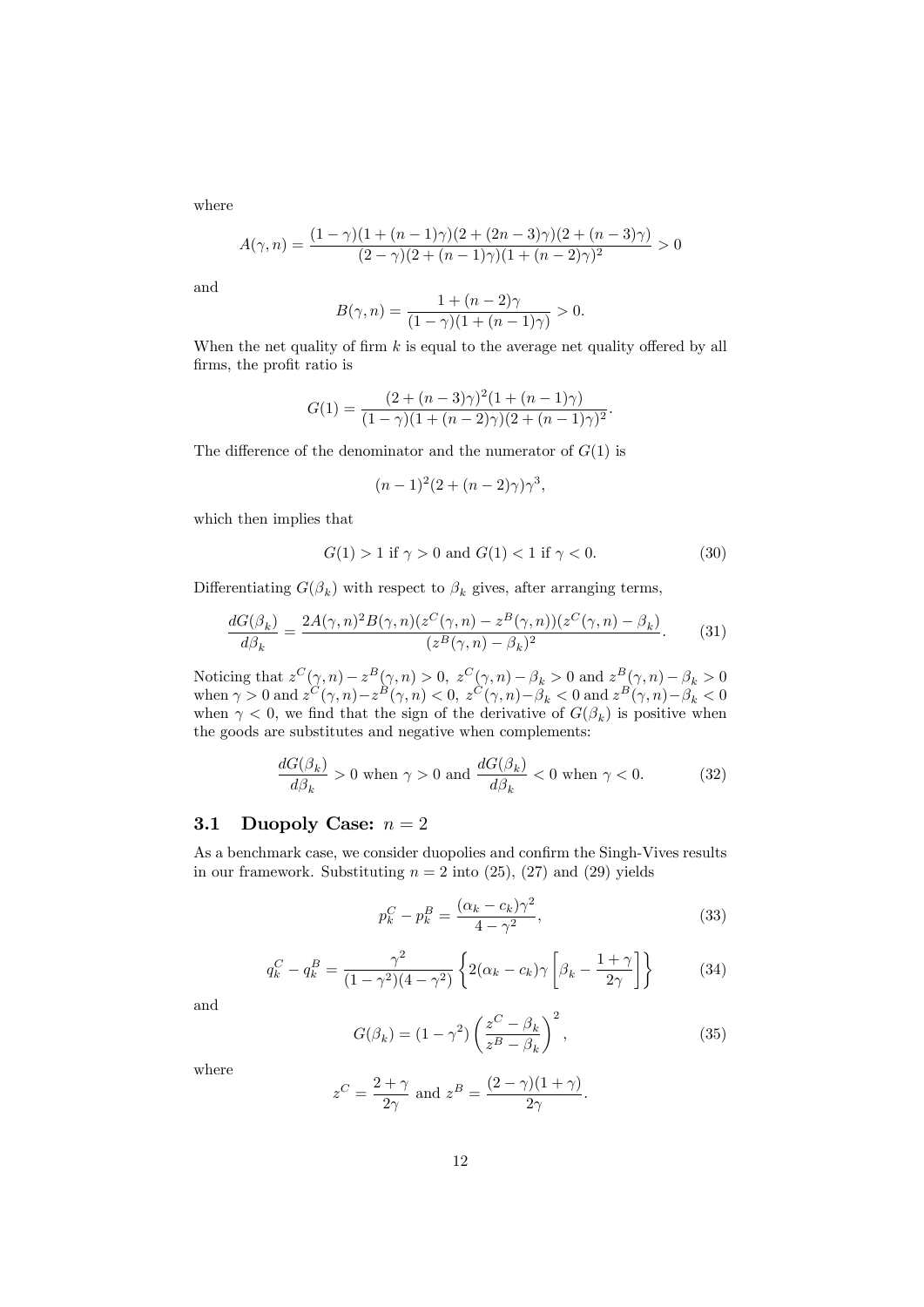Given  $|\gamma| < 1$ , it is fairly straightforward that  $p_k^C > p_k^B$  always and  $q_k^C < q_k^B$ when  $\gamma < 0$ . To determine the sign of the output difference in case of  $\gamma > 0$ , we return to the direct demand (5) and consider consequences of the assumption  $\alpha_i - \gamma \alpha_j > 0$  for  $i \neq j$ , which is implicitly imposed to guarantee that the independent or non-induced demand for  $p_i = 0$ ,  $i = 1, 2$  is positive when the goods are substitutes. This assumption can be rewritten as

$$
\alpha_k - \gamma \alpha_j = 2\alpha_k \gamma \left(\frac{1+\gamma}{2\gamma} - z_k\right) > 0
$$

with

$$
z_k = \frac{1}{2} \frac{\sum_{i=1}^{2} \alpha_i}{\alpha_k}
$$

being the ratio of the average quality of the two firms over the individual quality of firm k. Since  $\gamma > 0$  and  $\alpha_k > 0$ , this inequality indicates that an upper bound is imposed on  $z_k$ ,

$$
z_k < \frac{1+\gamma}{2\gamma}.
$$

Furthermore,  $\alpha_i - \gamma \alpha_k > 0$  can be rewritten as

$$
\frac{\alpha_i}{\alpha_k} > \gamma,
$$

which is substituted into the definition of  $z_k$  to have

$$
z_k > \frac{1+\gamma}{2}.
$$

If the marginal costs are zero, then it is apparent from the definitions that  $\beta_k = z_k$ . In the future discussions, we retain  $c_i > 0$  and make the following assumption,

$$
\frac{c_1}{\alpha_1} = \frac{c_2}{\alpha_2},
$$

under which, it is not difficult to show that  $\beta_k = z_k$ . Then  $\beta_k$  is bounded both from above and from below,

$$
\frac{1+\gamma}{2} < \beta_k < \frac{1+\gamma}{2\gamma}
$$

and

$$
2(\alpha_k - c_k)\gamma \left(\frac{1+\gamma}{2\gamma} - \beta_k\right) > 0.
$$

With the last inequality, the output difference (34) is negative, so  $q_k^C < q_k^B$  in case of  $\gamma > 0$ . Hence we have  $q_k^C < q_k^B$  always regardless of whether the goods are substitutes or complements.

Substituting  $n = 2$  into (31) gives

$$
\frac{dG(\beta_k)}{d\beta_k} = \gamma \frac{z^C - \beta_k}{z^B - \beta_k} \ge 0 \text{ if } \gamma \ge 0.
$$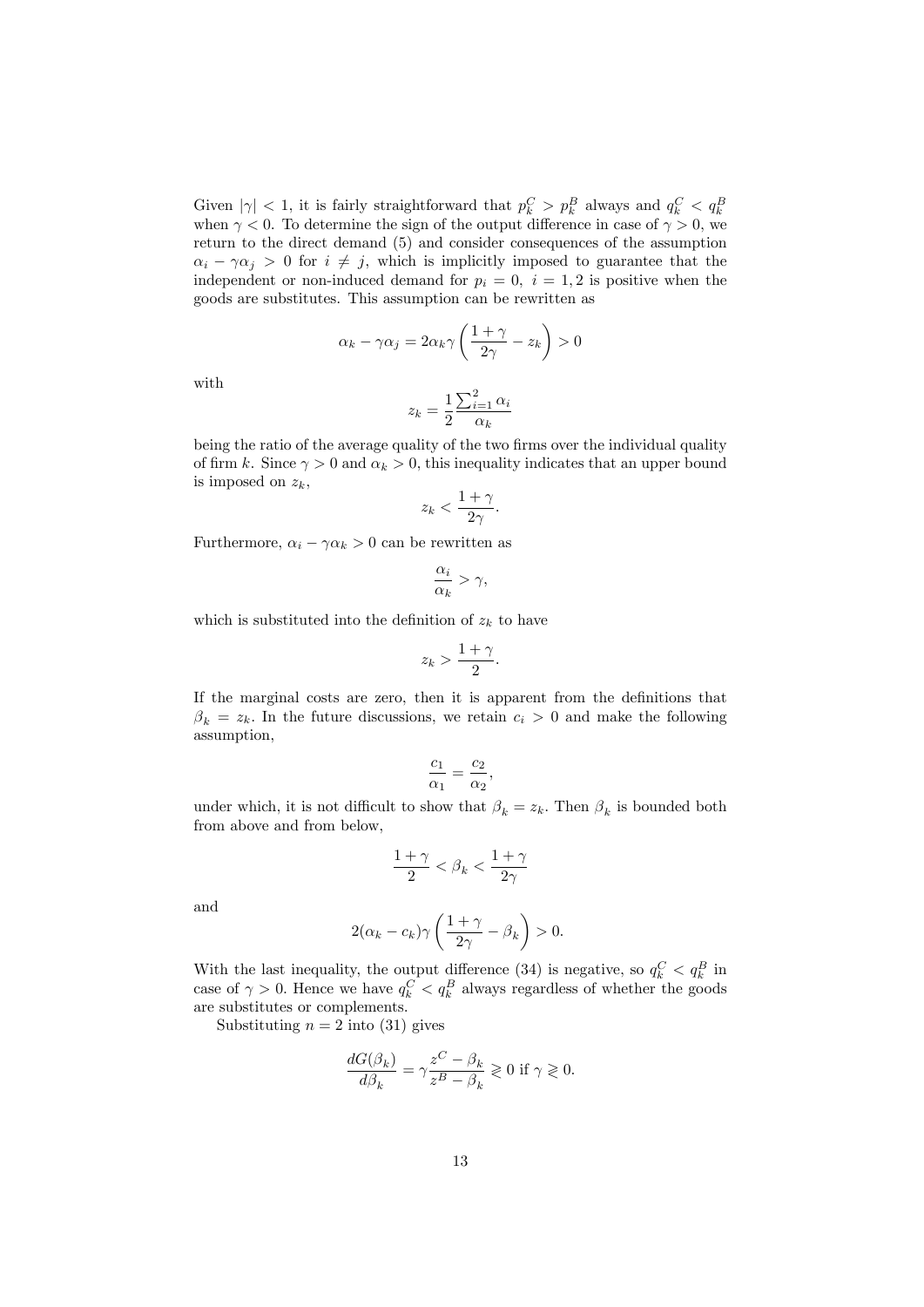The minimum value of  $\beta_k$  is  $(1 + \gamma)/2$  when  $\gamma > 0$  and  $1/2$  when  $\gamma < 0$ , which is substituted into the profit ratio  $(35)$  to obtain

$$
G\left(\frac{1+\gamma}{2}\right) = \frac{(2-\gamma^2)^2}{4-\gamma^2} > 1
$$
 and 
$$
G\left(\frac{1}{2}\right) = \frac{4-\gamma^2}{(2-\gamma^2)^2} < 1.
$$

The value of  $G(\beta_k)$  increases in  $\beta_k$  and is greater than unity for the minimum value of  $\beta_k$  when  $\gamma > 0$  whereas it decreases and is less than unity for the minimum value of  $\beta_k$  when  $\gamma < 0$ . Hence we obtain that

$$
\pi_k^C > \pi_k^B \text{ if } \gamma > 0 \text{ and } \pi_k^C < \pi_k^B \text{ if } \gamma < 0.
$$

We have therefore confirmed the Singh-Vives results,  $(i-SV)$ ,  $(ii-SV)$  and  $(iii-)$ SV), mentioned in the Introduction and now we will proceed to the general  $n$ -firm case in order to examine the effects of the increasing number of firms on these results.

#### 3.2 The goods are substitutes,  $\gamma > 0$

We first assume that firm k is higher-qualified (i.e.,  $\beta_k \leq 1$ ). If  $\gamma > 0$ , then  $z^P(\gamma, n) > z^C(\gamma, n) > z^B(\gamma, n) > z^Q(\gamma, n) > 1$  and thus

$$
z^{Q}(\gamma, n) > \beta_{k}.
$$

With this inequality, equations (11), (21), (25) and (28) imply the following three results: (i)  $q_k^C$  and  $p_k^C$  are positive; (ii)  $q_k^B$  and  $p_k^B$  are positive; (iii)  $p_k^C > p_k^B$  and  $q_k^C < q_k^B$ . Before examining the profit ratio, we assume, as in the duopoly case, that the non-induced demand of (5) is positive:

**Assumption 3.**  $(1 + (n-2)\gamma) \alpha_k - \gamma \sum_{i \neq k}^n \alpha_i > 0.$ 

This assumption can be rewritten as

$$
\alpha_k n \gamma \left( \frac{1 + (n-1)\gamma}{n\gamma} - z_k \right) > 0,
$$

where

$$
z_k = \frac{1}{n} \frac{\sum_{i=k}^{n} \alpha_i}{\alpha_k}
$$

is the ratio of the average quality over the individual quality of firm  $k$ . The above inequality implies that Assumption 3 imposes an upper bound on  $z_k$ ,

$$
z_k < \frac{1 + (n-1)\gamma}{n\gamma}.
$$

The same assumption for firm  $j \neq k$  can be converted into

$$
\alpha_j > \frac{n\gamma}{1 + (n-1)\gamma} z_k \alpha_k.
$$

This inequality is substituted into the definition of  $z_k$  to obtain a lower bound of  $z_k$ ,

$$
z_k > \frac{1 + (n-1)\gamma}{n}.
$$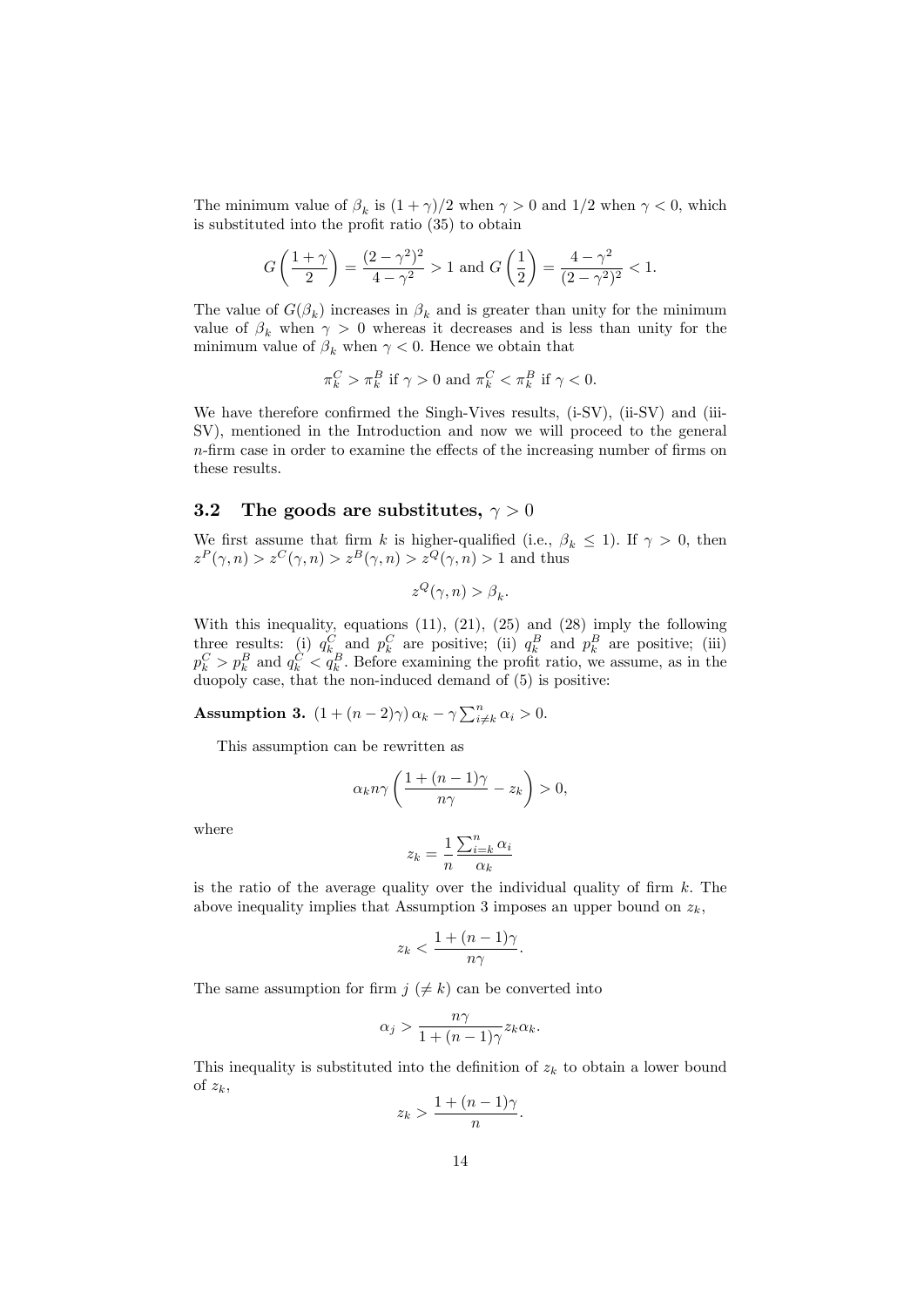That is, Assumption 3 restricts the value of  $z_k$  into an interval by imposing upper and lower bounds. To simplify the relation between  $z_k$  and  $\beta_k$ , we make one more assumption that the ratio of the unit cost over the quality of firm  $k$ is identical with the ratio of the average cost over the average quality in the market:

**Assumption 4.** 
$$
\frac{c_k}{\alpha_k} = \frac{\sum_{i=1}^n c_i/n}{\sum_{i=1}^n \alpha_i/n}.
$$

Under Assumptions 3 and 4, the net quality ratio of firm  $k$  is equal to the quality ratio (i.e.,  $\beta_k = z_k$ ) and thus has the upper and lower bounds,

$$
\beta_k^m = \frac{1 + (n-1)\gamma}{n} < 1 \text{ and } \beta_k^M = \frac{1 + (n-1)\gamma}{n\gamma} > 1
$$

and satisfies inequality

$$
(\alpha_k - c_k)n\gamma \left(\frac{1 + (n-1)\gamma}{n\gamma} - \beta_k\right) > 0.
$$

Substituting  $\beta_k^m$  and  $\beta_k^M$  into (29) gives

$$
G(\beta_k^m) \geq 1
$$
 and  $G(\beta_k^M) > 1$ .

First of all, if  $G(\beta_k^m) \geq 1$ , then  $G(\beta_k) \geq 1$  as  $G'(\beta_k) > 0$ . Hence  $\pi_k^C \geq \pi_k^B$ . If, on the other hand,  $G(\beta_k^m) < 1$ , then there is a threshold value  $\bar{\beta}_{ks}(\gamma, n)$  making  $G(\bar{\beta}_{ks}(\gamma,n)) = 1$ , since  $G(\beta_k^M) > 1$  and  $G'(\beta_k) > 0$ , where the explicit form of  $\bar{\beta}_{ks}(\gamma, n)$  is obtained by solving  $G(\beta_k) = 1$ ,

$$
\bar{\beta}_{ks}(\gamma, n) = \frac{z^B - A^2 B z^C - A(z^C - z^B) \sqrt{B}}{1 - A^2 B}.
$$
\n(36)

Here the dependency of each term on  $\gamma$  and n is omitted for the sake of notational simplicity. Given  $\beta_k$ ,  $\gamma$  and n, we have the following results on the profit differences:

if 
$$
\beta_k < \bar{\beta}_k(\gamma, n)
$$
, then  $G(\beta_k) < 1$  implying  $\pi_k^C < \pi_k^B$ .

and

if 
$$
\beta_k \ge \bar{\beta}_k(\gamma, n)
$$
, then  $G(\beta_k) \ge 1$  implying  $\pi_k^C \ge \pi_k^B$ .

It is clear from these discussions that the two conditions  $G(\beta_k^m) < 1$  and  $\beta_k > \bar{\beta}_{ks}(\gamma, n)$  give rise to  $\pi_k^C > \pi_k^B$ . We are now ready to consider parametric configurations under which these two inequality conditions are fulfilled. In particular, we take the following three steps to determine the configurations:

$$
\frac{z^B - A^2 B z^C + A(z^C - z^B) \sqrt{B}}{1 - A^2 B}.
$$

<sup>&</sup>lt;sup>7</sup>Solving  $G(\beta_k) = 1$  yields one more solution,

It is, however, becomes greater than unity for  $\gamma \in (0,1)$  and  $n \geq 3$  whereas  $\beta_k < 1$  is assumed here. This solution is eliminated for further considerations.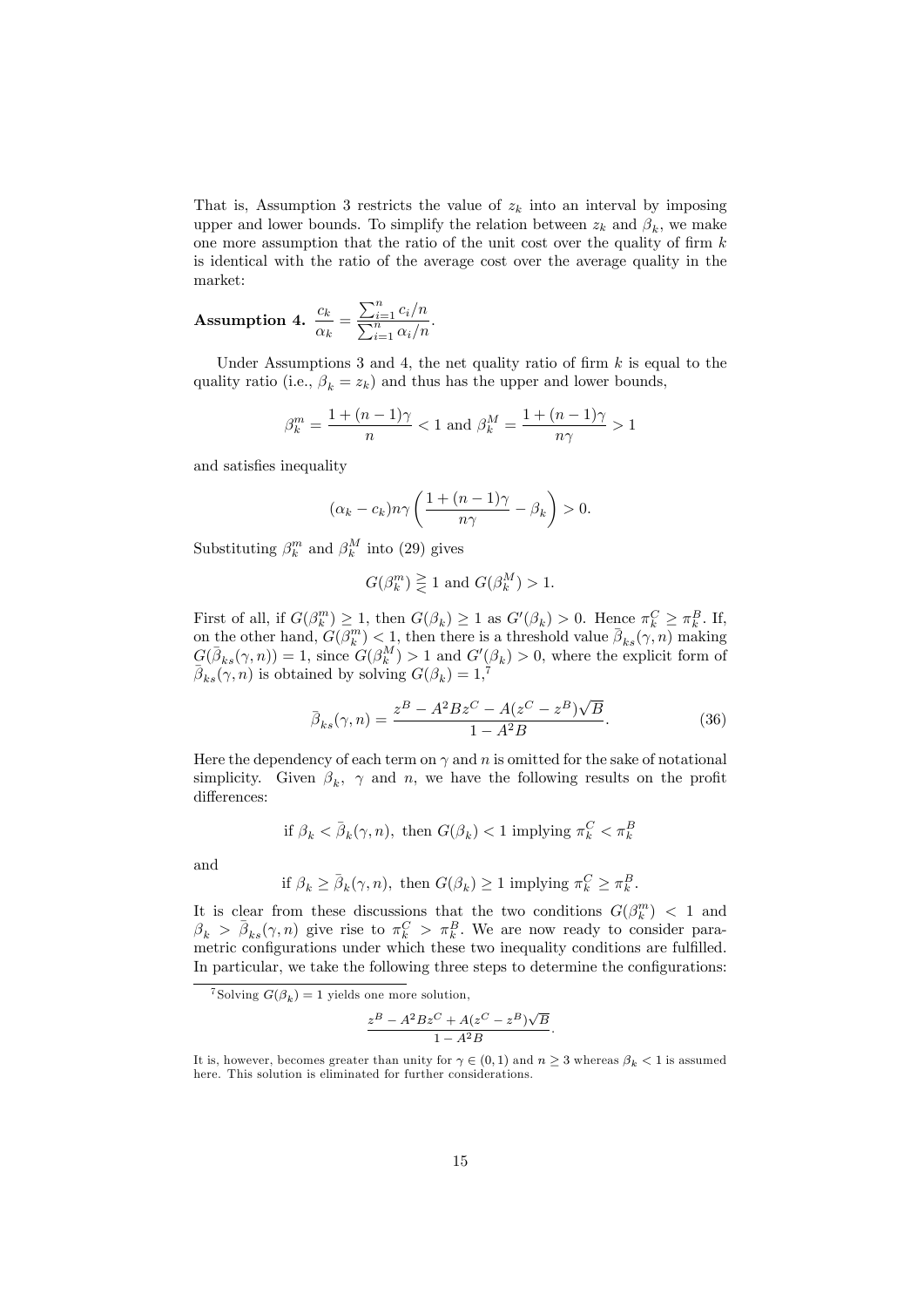- **Step I.** The net quality ratio  $\beta_k$  is assumed to be less than unity and its lower bound  $\beta_k^m$  is also less than unity. Thus given the value of  $\beta_k$ , the locus of  $\beta_k^m = \beta_k$  divides the admissible region  $D_{(+)}$  into two parts: one is a region with  $\beta_k^m \leq \beta_k$  and the other is a region with  $\beta_k^m > \beta_k$ . The latter region is discarded because Assumption 3 is violated there.
- Step II. The former region obtained at Step I is further divided by the locus of  $G(\beta_k^m) = 1$  into two parts: one region with  $G(\beta_k^m) < 1$  and the other with  $G(\beta_k^m) \ge 1$  in which  $\pi_k^C \ge \pi_k^B$  follows.
- **Step III.** Finally the former region with  $G(\beta_k^m) < 1$  obtained at Step II is further divided by the locus of  $\bar{\beta}_{ks}(\gamma, n) = \beta_k$  into two parts: one region with  $\beta_k < \bar{\beta}_{ks}(\gamma, n)$  and other region with  $\beta_k \geq \bar{\beta}_{ks}(\gamma, n)$ . All these divisions make it clear that  $\pi_k^C < \pi_k^B$  in the former region and  $\pi_k^C \geq \pi_k^B$ in the latter region.

A graphical representation of dividing  $D_{(+)}$  is given in Figure 2 with  $\beta_k =$  $1/2$ <sup>8</sup> It is the reproduction of the first quadrant of Figure 1 and thus the downward-sloping hyperbola is the neutral stability locus. The steeper positive sloping curve is the  $\beta_k^m = \beta_k$  locus. Assumption 3 is violated in the white region in the right side of this locus. The U-shaped curve is the  $G(\beta_k^m) = 1$  locus, above which  $G(\beta_k^m) < 1$ . The half-real and half-dotted curve is the equal-profit locus  $\bar{\beta}_{ks}(\gamma, n) = \beta_k$  and divides the region with  $G(\beta_k^m) < 1$  and  $\beta_k^m < \beta_k$  into two parts. In the horizontally-striped region we have  $\pi_k^C < \pi_k^B$  and the inequality is reversed in the non-striped region.<sup>9</sup>

Notice the two important issues. The first issue is that  $\pi_k^C < \pi_k^B$  holds in the horizontally-striped region of Figure 2. As mentioned in (ii-SV) in the Introduction,  $\pi_k^C > \pi_k^B$  always in the duopoly framework when  $\gamma > 0$ . This inequality become reverse in the  $n$ -firm framework, however, it has been already pointed out by Häckner  $(2000)$  in his Proposition  $2(ii)$ . We confirm it and further construct a set of pairs  $(\gamma, n)$  for which it holds under Assumptions 3 and 4. The second issue is that the Cournot output and price are locally unstable whenever  $\pi_k^C < \pi_k^B$  since the horizontally-striped region is located within the unstable region, which is the dark-gray domain surrounded by the two loci of  $\lambda_n^C = -1$ and  $\beta_k^m = \beta_k$ . In summary, we arrive at the following conclusions when  $\gamma > 0$ and  $\beta_k \leq 1$ :

**Theorem 3** When  $\beta_k$ ,  $\gamma$  and n are given such that firm k is higher-qualified and  $\beta_k^m < \beta_k$ , then (i) firm k charges a higher price and produces smaller output under Cournot competition than under Bertrand competition; (ii) its Bertrand profit is higher than its Cournot profit when  $\beta_k < \bar{\beta}_{ks}(\gamma, n)$  whereas the profit dominance is reversed otherwise; (iii) the Cournot equilibrium is locally unstable when  $\pi_k^C < \pi_k^B$ .

<sup>&</sup>lt;sup>8</sup>Changing the value of  $\beta_k$  keeps the results obtained under  $\beta_k = 1/2$  qualitatively the same.

<sup>&</sup>lt;sup>9</sup>The directions of the inequalities in the divided regions such as  $\pi_k^C < \pi_k^B$  and  $G(\beta_k^m) < 1$ are numerically confirmed.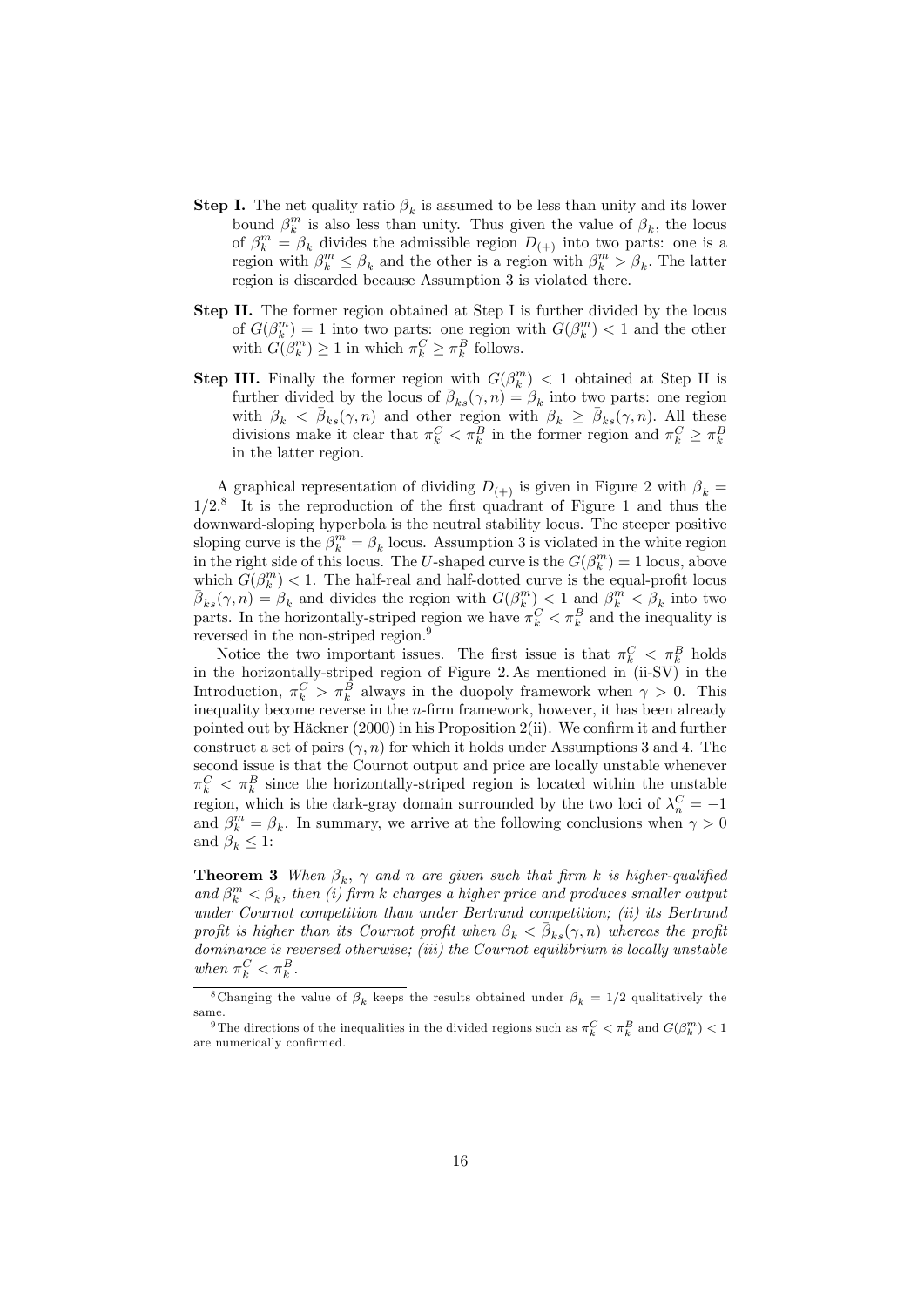

Figure 2. The division of the feasible region  $D_{(+)}$  when  $\beta_k = 1/2$ 

Next, firm k is assumed to be lower-qualified (i.e.,  $\beta_k > 1$ ). In order to make any comparison meaningful, we have to find out the parametric configurations of  $\gamma$  and n when Assumption 3 is satisfied. Since  $\beta_k^m < \beta_k$  as  $\beta_k^m < 1$  by definition,  $\beta_k$  should be chosen to be less than its upper bound. The locus of  $\beta_k^M = \beta_k$  divides the admissible region  $D_{(+)}$  into two parts,

$$
R_+ = \{ (\gamma, n) \in D_{(+)} \mid \beta^M_k \ge \beta_k \}
$$

and

$$
R_{-} = \{ (\gamma, n) \in D_{(+)} \mid \beta_k^M < \beta_k \}.
$$

For  $(\gamma, n) \in R_$ , Assumption 3 is violated. So we eliminate this region from all further considerations and confine our attention to  $R_+$ . When  $\gamma > 0$ , we have the following orderings:

$$
zP(\gamma, n) > zC(\gamma, n) > zB(\gamma, n) > 1 \text{ and } zB(\gamma, n) > \beta_k^M > zQ(\gamma, n).
$$

Consequently,  $z^P(\gamma, n) > \beta_k$  in  $R_+$  and then equation (25) indicates that  $p_k^C$  $p_k^B$  always in  $R_+$ . Since  $\beta_k > 1$ ,  $G(1) > 1$  and  $G'(\beta_k) > 0$  lead to  $G(\beta_k) > 1$ , so equation (29) indicates that  $\pi_k^C > \pi_k^B$  always in  $R_+$ .

The indeterminacy of the relative magnitude between  $z^{Q}(\gamma, n)$  and  $\beta_{k}$  implies that the equal-product locus of  $z^Q(\gamma, n) = \beta_k$  divides  $R_+$  into two parts. In a part with  $z^Q(\gamma, n) < \beta_k$ , the Cournot output is larger than the Bertrand output, according to equation (28). Notice that the case of  $q_k^C > q_k^B$  does not emerge in duopolies and its possibility is not examined in Häckner (2000). The  $\beta_k^M = \beta_k$  locus crosses the  $\lambda_n^C = -1$  locus at point  $(\gamma_q, n_q)$  with

$$
\gamma_q = \frac{3}{\beta_k} - 2 \text{ and } n_q = 1 + \frac{2}{\gamma_q}.
$$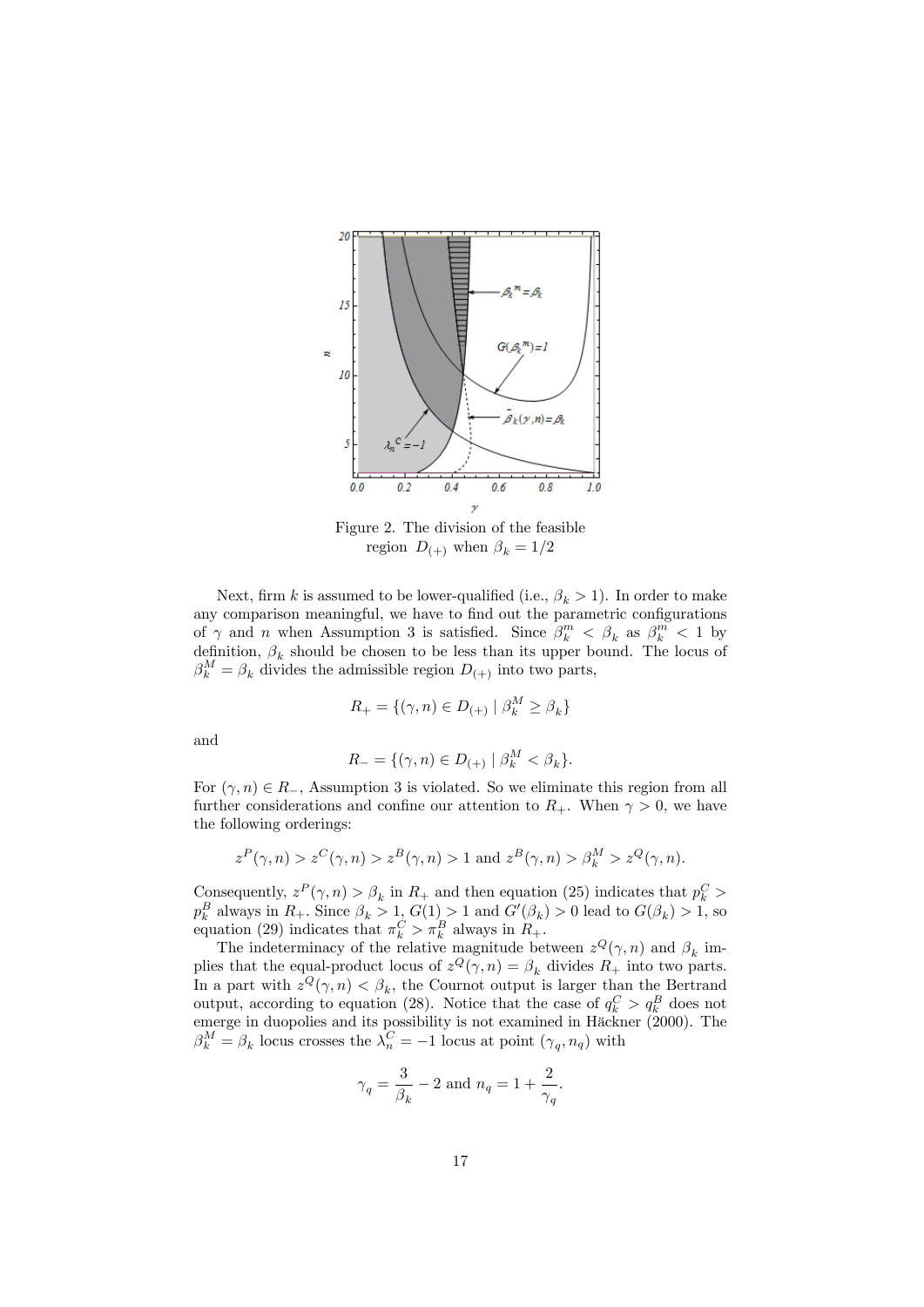Here  $\gamma_q$  is positive for  $\beta_k \in (1, 3/2)$  and decreases monotonically form 1 to 0 as  $\beta_k$  increases from 1 to 3/2. Accordingly,  $n_q$  increases from 3 to infinity. Graphically this means that the intersection  $(\gamma_q, n_q)$  moves upwards along the neutral stability locus since the upper bound curve shifts leftward in  $R_+$  as  $\beta_k$  increases. It also means that when  $\beta_k > 3/2$ , the two curves do not intercept and the upper bound curve is within the stable region: Summarizing these observations, we possibly obtain  $q_k^C > q_k^B$  for  $n \geq 3$  when  $\gamma > 0$  and  $\beta_k > 1$ . Two examples of the division of  $R_+$  are given in Figure 3. In Figure 3(A) where  $\beta_k = 1.15$ ,  $q_k^C > q_k^B$  in the horizontally-striped and hatched regions. Furthermore  $q_k^C$  is unstable in the horizontally-striped region and stable in the hatched region. In Figure 3(B) where  $\beta_k = 3/2$ ,  $q_k^C > q_k^B$  in the horizontally-striped region and  $q_k^C$   $\langle q_k^B \rangle$  in the light-gray region while  $q_k^C$  is stable in both regions. Since  $\beta_k$ is larger than its upper bound in the white region right to the  $\beta_k^M = \beta_k$  locus, we discard it. Comparing Figure  $3(A)$  with Figure  $3(B)$ , it can be seen that the whole horizontally-striped region is inside the stable region for  $\beta_k > 3/2$  and some part of the region is outside the stable region for  $\beta_k < 3/2$ . That is,  $q_k^C$ can be unstable for a relatively large value of n and  $\beta_k < 3/2$  although it is always stable with  $\beta_k \geq 3/2$ . We summarize these results as follows:

**Theorem 4** When  $\beta_k$ ,  $\gamma$  and n are given such that firm k is lower-qualified and  $\beta_k < \beta_k^M$ , then (i) firm k charges a higher price and earns a larger profit under Cournot competition than under Bertrand competition; (ii) its Cournot output is larger than its Bertrand output for  $\beta_k > z^Q(\gamma, n)$  and the relation is reversed for  $\beta_k < z^Q(\gamma, n)$ ; (iii) its Cournot output is locally stable for  $\beta_k \geq 3/2$  and the stability may be lost for  $\beta_k < 3/2$ .



Figure 3. Stable and unstable regions in  $D_{(+)}$  when  $\beta_k > 1$ 

### **3.3** The goods are complements,  $\gamma < 0$

When  $\gamma$  < 0, it should be noticed that the non-induced demand is always positive and Assumption 3 is not necessary. However,  $\beta_k$  still has the lower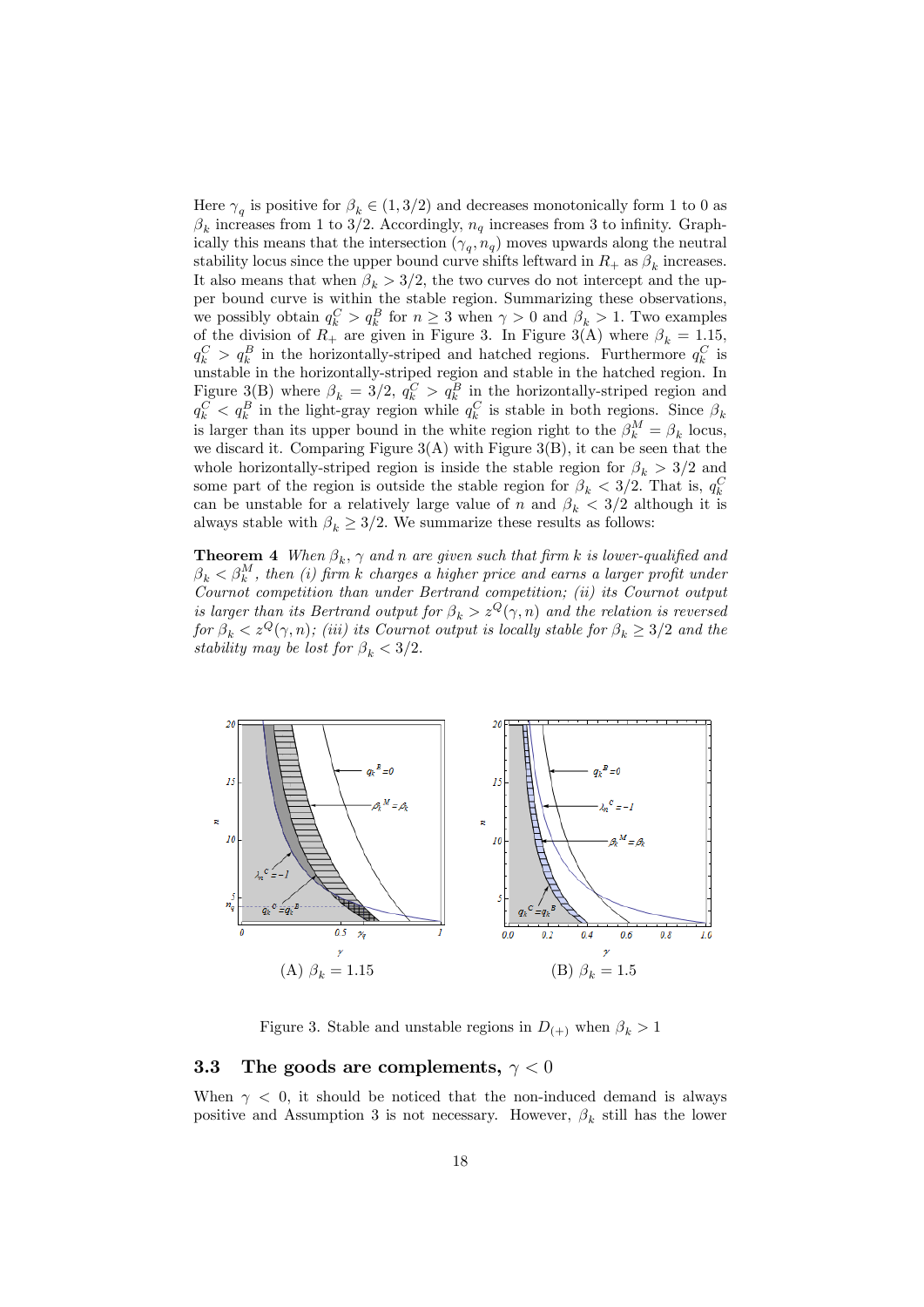bound that is defined to be  $1/n$  when the net qualities of any other firms are zero. Let us begin with quantity comparison. It is clear that  $z^{Q}(\gamma, n) < 0$ for any  $\gamma$  and n in  $D^B$ . Regardless of whether  $\beta_k$  is greater or less than unity, equation (28) implies that

$$
q_k^C < q_k^B.
$$

Concerning the profit ratio with  $\gamma < 0$ ,  $G(1) < 1$  in (30) and  $G'(\beta_k) < 0$  in (32) lead to  $\pi_k^C < \pi_k^B$  when firm k is not higher-qualified (i.e.,  $\beta_k \geq 1$ ). This is the same result as the one obtained in the duopoly framework. We proceed to pursue the inequality reversal of the profit difference when firm  $k$  is higherqualified (i.e.,  $\beta_k < 1$ ). Given *n*, the profit ratio for  $\beta_k^m = 1/n$  is reduced to

$$
G\left(\frac{1}{n}\right) = A(\gamma, n)^2 B(\gamma, n) \left(\frac{(1 + (n-2)\gamma)(2 + (n-2)\gamma)}{2 + 3(n-2)\gamma + (n^2 - 5n + 5)\gamma^2}\right)^2.
$$

It is indeterminate in general whether  $G(1/n)$  is greater or less than unity. If it is less than or equal to unity, then  $G'(\beta_k) < 0$  leads to  $G(\beta_k) \leq 1$  for  $\beta_k \geq 1/n$ . In consequence, we have  $\pi_k^C \leq \pi_k^B$ . On the other hand, if  $G(1/n)$  is greater than unity, then  $G'(\beta_k) < 0$  reveals an existence of a threshold value of  $\beta_k$  that solves  $G(\beta_k) = 1$ . Let this solution be denoted by  $\bar{\beta}_{kc}(\gamma, n)$ ,<sup>10</sup>

$$
\bar{\beta}_{kc}(\gamma, n) = \frac{z^B - A^2 B z^C + A(z^C - z^B) \sqrt{B}}{1 - A^2 B}.
$$
\n(37)

We thus have the following results on the profit differences:

if 
$$
\beta_k > \bar{\beta}_{kc}(\gamma, n)
$$
, then  $G(\beta_k) < 1$  implying  $\pi_k^C < \pi_k^B$ 

and

if 
$$
\beta_k < \bar{\beta}_{kc}(\gamma, n)
$$
, then  $G(\beta_k) > 1$  implying  $\pi_k^C > \pi_k^B$ .

The last result does not agree with  $\pi_k^C < \pi_k^B$  in (iii-SV), the result obtained in the duopoly framework and indicates a possibility that the inequality reversal may take place in the  $n$ -firm framework. In what follows, we will inquire into the parametric configurations that generates  $G(1/n) > 1$  and  $\beta_k < \bar{\beta}_{kc}(\gamma, n)$ .

Since the  $G(1/n) = 1$  locus is distorted U-shaped as illustrated in Figure 5 below, it depends on a value of n whether  $G(1/n)$  is greater or less than unity,

$$
G\left(\frac{1}{n}\right) < 1
$$
 for  $\gamma \in (\gamma_0,0)$  when  $n=8$ 

and

$$
G\left(\frac{1}{n}\right) > 1
$$
 for  $\gamma \in (\gamma_1, \gamma_2)$  when  $n = 9$ 

where  $\gamma_0 = 1/(1-n)$ ,  $\gamma_i \in (\gamma_0, 0)$  for  $i = 1, 2$  are the solutions of equation  $G(1/n) = 1$ . Hence there is a threshold value  $\tilde{n} \in (8, 9)$  such that  $G(1/\tilde{n}) = 1$ has a unique solution for  $\tilde{\gamma} \in (\tilde{\gamma}_0, 0)$  with  $\tilde{\gamma}_0 = 1/(1 - \tilde{n})$ . It is numerically obtained that  $\tilde{\gamma} \simeq -0.133$  and  $\tilde{n} \simeq 8.16$ . For  $n \leq \tilde{n}$ , we have  $G(1/n) \leq 1$  which implies that  $G(\beta_k) \leq 1$  for  $\beta_k \geq 1/n$ . It then follows that  $\pi_k^C \leq \pi_k^B$  for  $n \leq \tilde{n}$ .

<sup>&</sup>lt;sup>10</sup>Needless to say,  $\bar{\beta}_{ks}(\gamma, n)$  in (36) is also the solution. However, it is negative for  $(\gamma, n)$  such as  $1 + (n - 1)\gamma > 0$ . Therefore we eliminate  $\bar{\beta}_{ks}(\gamma, n)$  from further considerations.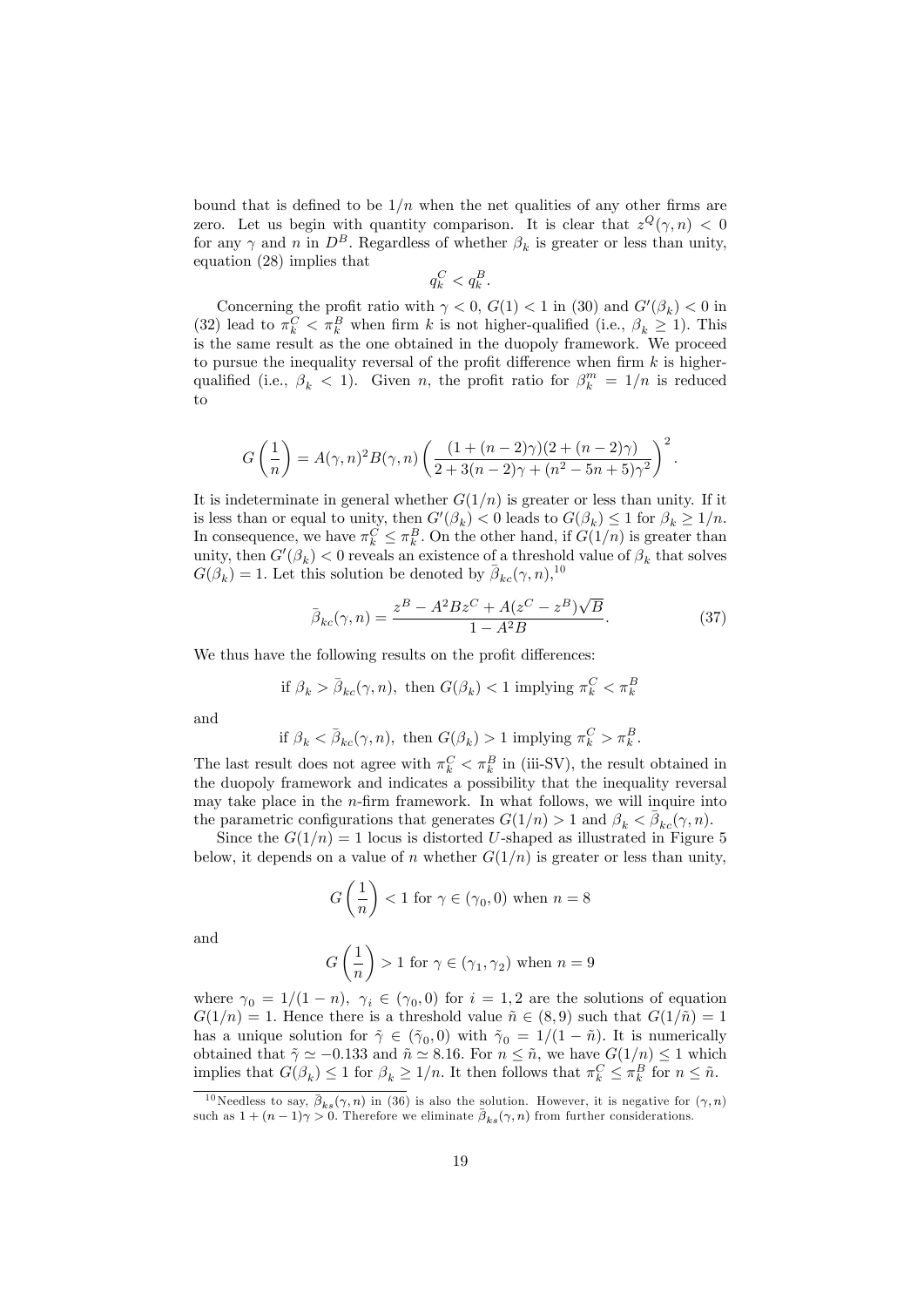Before proceeding further, we return to the definitions of  $\bar{\beta}_{kc}(\gamma, n)$  in (37) and  $\tilde{n}$  to obtain

$$
G(\bar{\beta}_{kc}(\gamma,n)) = G\left(\frac{1}{\tilde{n}}\right) \text{ implying } \bar{\beta}_{kc}(\tilde{\gamma},\tilde{n}) = \frac{1}{\tilde{n}}.
$$

We denote this threshold value of  $\beta_k$  by  $\hat{\beta} = \bar{\beta}_{kc}(\tilde{\gamma}, \tilde{n})$  or  $\hat{\beta} = 1/\tilde{n}$ . Simple calculation shows that  $\hat{\beta} \simeq 0.123$ . In Figure 4 below, the graphs of  $\bar{\beta}_{kc}(\gamma, n)$ with changing values of n are depicted against  $\gamma$ . The left most graph is for  $n = \tilde{n}(\simeq 8.16)$  and the next graph is for  $n = 9$ . As the value of n increases from 9 with two increments, the graph moves rightward accordingly. The right most graph is for  $n = 33$ . Given  $n, \bar{\beta}_{kc}(\gamma, n)$  takes a concave-convex curve and

$$
\max_{\gamma_0 < \gamma < 0} \bar{\beta}_{kc}(\gamma, n) \ge \lim_{\gamma \to 0} \bar{\beta}_{kc}(\gamma, n)
$$

where the equality holds only for  $n = \tilde{n}$ . The maximum value of  $\bar{\beta}_{kc}(\gamma, n)$  is attained at the vertex of the concave part and decreases with increasing number of *n*. In other words,  $\hat{\beta}$  is the upper bound of  $\bar{\beta}_{kc}(\gamma, n)$  for  $n > \tilde{n}$  and  $0 > \gamma > \tilde{\gamma}_0$ .

Given  $\beta_k$  < 1, let  $n_k = 1/\beta_k$ . If  $n \leq n_k$ , then  $\beta_k^m (= 1/n) > \beta_k$ . This inequality violates the assumption that the net quality  $\beta_k$  is greater than or equal to its lower bound,  $\beta_k^m$ . Thus the case of  $n \langle n_k \rangle$  is not considered as further discuttions. After the above special cases, we may now turn to the case with  $n \geq n_k$  and  $n > \tilde{n}$ , from which the following two sub-cases are identified:

$$
n_k \leq \tilde{n} < n \text{ and } \tilde{n} < n_k \leq n.
$$

We examine the first case of  $n_k \leq \tilde{n} < n$ . The latter condition  $\tilde{n} < n$  implies that the equation  $G(1/n) = 1$  has two distinct solutions  $\gamma_1$  and  $\gamma_2$  such that  $G(1/n) > 1$  for  $\gamma \in (\gamma_1, \gamma_2)$ . Since  $G'(\beta_k) < 0$ , there exists a  $\bar{\beta}_{kc}(\gamma, n) > 1/n$ for  $\gamma \in (\gamma_1, \gamma_2)$  such that  $G(\bar{\beta}_{kc}(\gamma, n)) = 1$ . As is explained,  $\hat{\beta} = \bar{\beta}_{kc}(\tilde{\gamma}, \tilde{n})$  is greater than  $\overline{\beta}_{kc}(\gamma, n)$ . The alternative expression of the former condition  $n_k \leq \tilde{n}$ is  $\hat{\beta} \leq \beta_k$ . In consequence, we have  $\bar{\beta}_{kc}(\gamma, n) < \beta_k$  implying that  $G(\beta_k) < 1$ . Therefore our first result on the profit difference is that

$$
\pi_k^C < \pi_k^B \text{ if } n_k \le \tilde{n} < n. \tag{38}
$$

In the second case of  $\tilde{n} < n_k \leq n$ , we can show that  $\pi_k^C > \pi_k^B$  is also possible. The former condition  $\tilde{n} < n_k$  implies  $\beta_k < \hat{\beta} = \bar{\beta}_{kc}(\tilde{\gamma}, \tilde{n})$ . The maximum value of  $\bar{\beta}_{kc}(\gamma, n)$  with respect to  $\gamma$  decreases when the number of n increases. In consequence, we can find the threshold value  $\hat{n}$  such that

$$
\max_{\gamma_0 < \gamma < 0} \bar{\beta}_{kc}(\gamma, \hat{n}) = \beta_k \text{ and } \max_{\gamma_0 < \gamma < 0} \bar{\beta}_{kc}(\gamma, n) > \beta_k \text{ for } n < \hat{n}.\tag{39}
$$

For  $n > \hat{n}$ ,  $\bar{\beta}_{kc}(\gamma, n) < \beta_k$  implying that  $G(\bar{\beta}_{kc}(\gamma, n)) = 1 > G(\beta_k)$ . Hence our second result on the profit difference is

$$
\pi_k^C < \pi_k^B \text{ if } \tilde{n} < n_k \le \hat{n} < n. \tag{40}
$$

On the other hand (39) implies that for  $n < \hat{n}$ , there are two distinct values  $\gamma_k^a$  and  $\gamma_k^b$  such that  $\vec{\beta}(\gamma_k^a,n) = \vec{\beta}(\gamma_k^b,n) = \beta_k$ . Hence we have  $\bar{\beta}_{kc}(\gamma,n) >$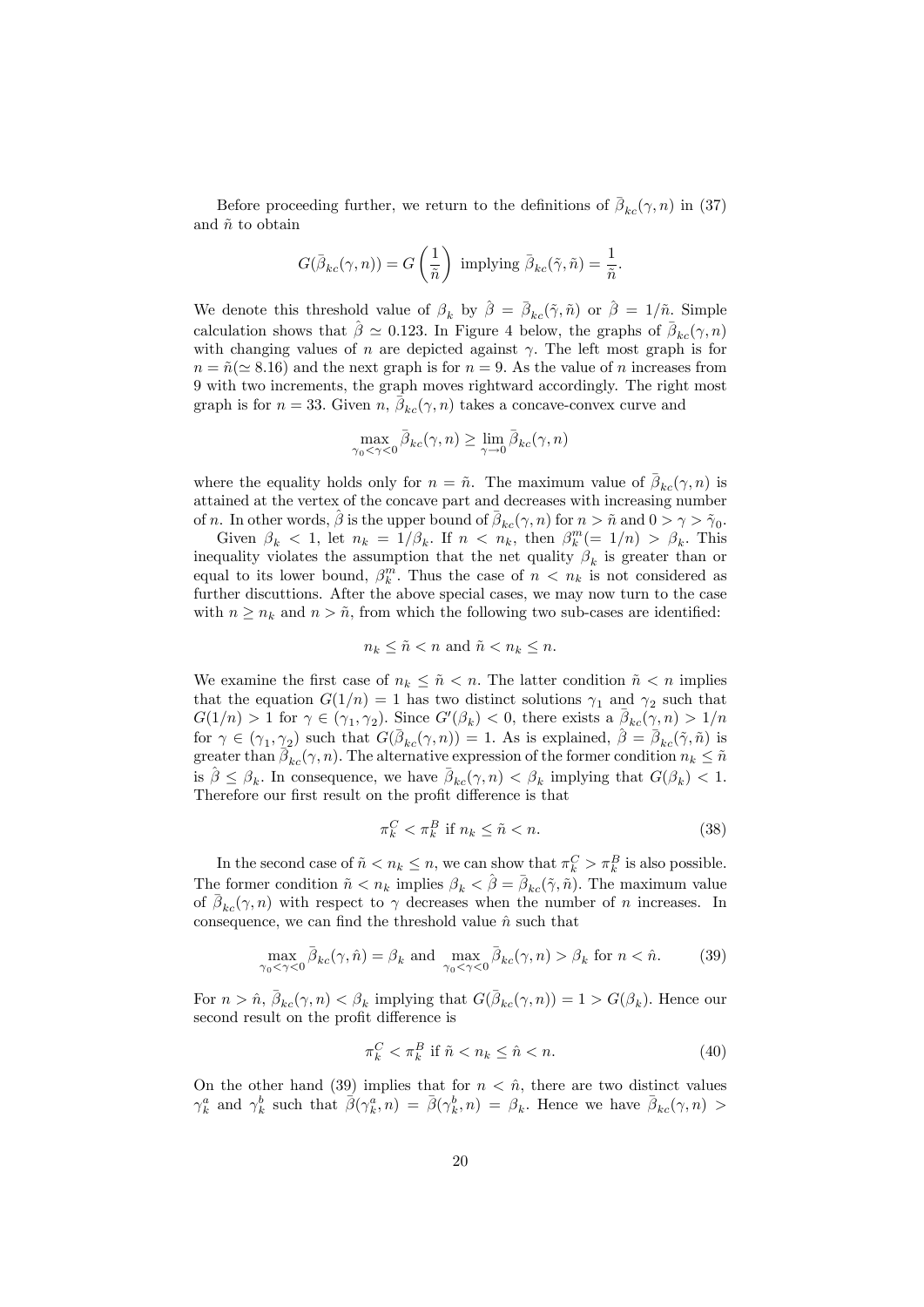$\beta_k$  for  $\gamma \in (\gamma_k^a, \gamma_k^b)$  and  $n < \hat{n}$ . As it turned out, this inequality means that  $G(\bar{\beta}_{kc}(\gamma,n)) = 1 \leq G(\beta_k)$ . Hence our third result on the profit difference is

$$
\pi_k^C > \pi_k^B \text{ if } \tilde{n} < n_k < n < \hat{n}.\tag{41}
$$

Lastly, if  $n = \hat{n}$ , then  $\gamma_k^a = \gamma_k^b$  and  $G(\bar{\beta}_{kc}(\gamma_k^i, \hat{n})) = G(\beta_k)$  for  $i = a, b$  implying that  $\pi_k^C = \pi_k^B$ .



As an illustration, we specify a value of  $\beta_k$  and construct a parametric configuration in which  $\pi_k^C < \pi_k^B$ . Figure 5 is an enlargement of the second quadrant of Figure 1 in which we take  $\beta_k = 0.1$  (i.e.,  $n_k = 10 > \tilde{n} \simeq 8.16$ )<sup>11</sup> and divide the feasible region  $D^B$  with the following three steps:

- **Step I.** The white region is a union of the region with  $1 + (n-1)\gamma < 0$  and the region with  $n \leq n_k$ . It is eliminated from further considerations as the optimal Bertrand solution does not fulfill the second-order condition and /or  $\beta_k$  is less than its lower bound for  $\gamma$  and n in this region.
- **Step II.** The neutral stability locus  $\lambda_n^B = -1$  divides the remaining  $D^B$  region into two parts: the unstable (dark-gray) region and the stable (light-gray) region. The  $G(1/n) = 1$  locus further divides the unstable region into two parts: one with  $G(1/n) < 1$  and the other with  $G(1/n) > 1$ , the least dark-gray region illustrated inside the unstable darker-gray region. In the stable region and the region with  $G(1/n) < 1$ , we have  $\pi_k^C < \pi_k^B$ .
- **Step III.** The equal-profit locus of  $\bar{\beta}_{kc}(\gamma, n) = \beta_k$  or  $\pi_k^C = \pi_k^B$  defined for  $n \geq n_k$  divides the lightes-gray region into two parts: one with  $\beta_k$

 $\max_{\gamma} \bar{\beta}_{kc}(\gamma,31) > 0.1$  and  $\max_{\gamma} \bar{\beta}_{kc}(\gamma,33) < 0.1$ 

 $11$ It is numerically checked that

from which  $\hat{n} \in (31, 33)$  follows.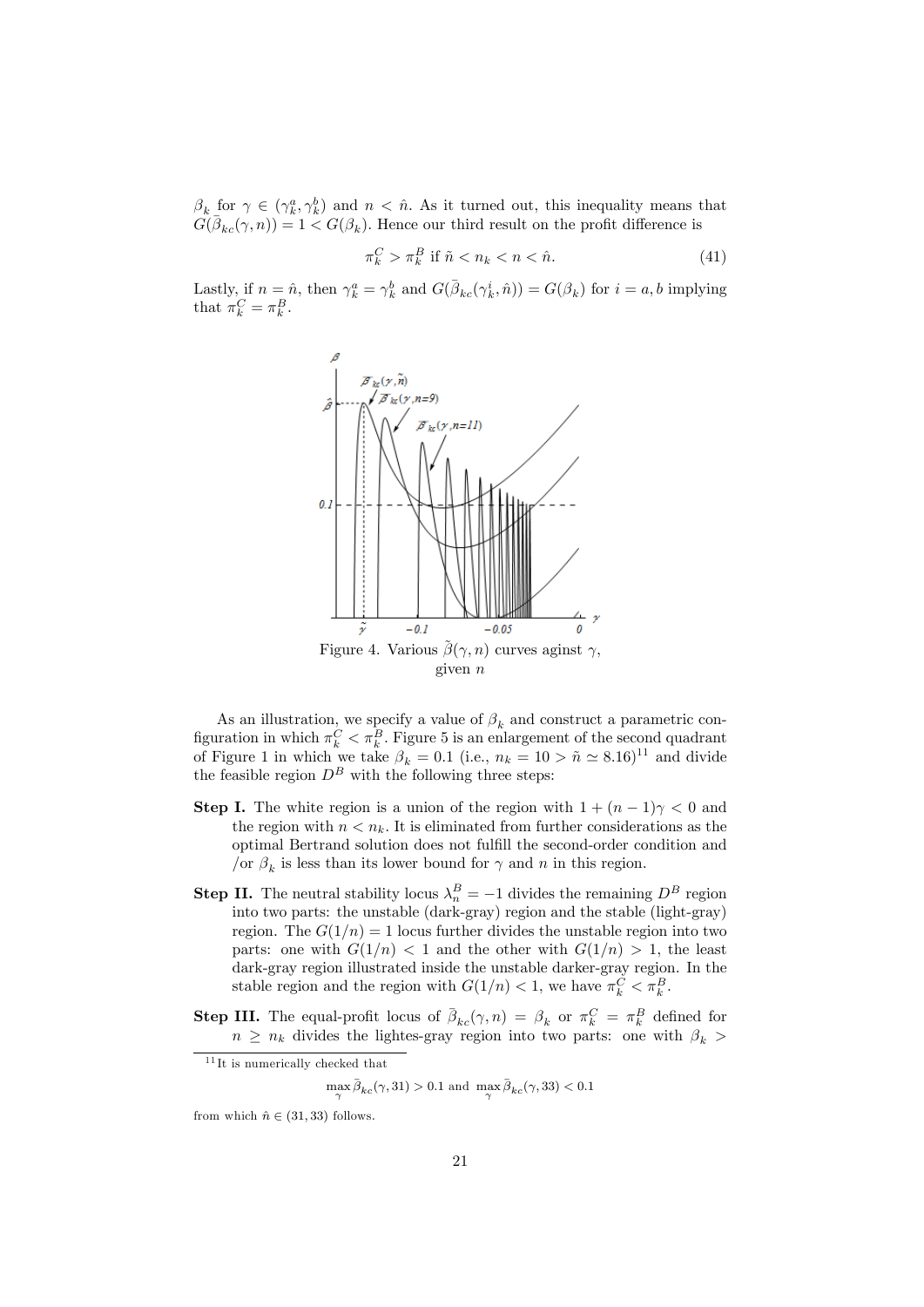$\bar{\beta}_{kc}(\gamma, n)$  and the other with  $\beta_k < \bar{\beta}_{kc}(\gamma, n)$ . It crosses the  $n = n_k$  locus at points  $(\gamma_k^1, n_k)$  and  $(\gamma_k^2, n_k)$ .<sup>12</sup> In the horizontally-striped region, we have  $G(\beta_k) > 1$  and  $\beta_k < \beta_{kc}(\gamma, n)$  so that the Cournot profit is larger than the Bertrand profit while the Bertrand profit is larger in the non-striped gray region.

It is worthwhile to point out two issues. The first issue is that a higherqualified firm  $k$  possibly earns more profits under Cournot competition if its net quality difference is large to the extent that  $\beta_k$  is less than the maximum value of  $\bar{\beta}_k(\gamma, n)$ , with given n. In the case when the goods are complements, the dominance of Cournot profit over Bertrand profit is not observed in Singh and Vives (1984) and Häckner (2000). The second issue is that the Bertrand price is locally unstable when  $\pi_k^C > \pi_k^B$  since the horizontally-striped region is located within the unstable region.



Figure 5. Division of the feasible region  $D^B$  when  $\beta_k < 1$ 

Next we turn our attention to the price difference. We have already seen that the Cournot price as well as the Bertrand price is positive when  $\gamma < 0$  and that the neutral stability curve  $\lambda_n^B = -1$  intercepts the locus of  $1 + (n-1)\gamma = 0$ at point  $(-1/2, 3)$  so it divides the feasible region  $D^B$  into the unstable region  $R_u^B$  and the stable region  $R_s^B$  as shown in the second quadrant of Figure 1. In addition to this, with given  $\beta_k$ , the equal-price locus of  $z^P(\gamma, n) = \beta_k$  also divides  $D^B$  into two parts:

$$
R_+^B = \{ (\gamma, n) \in D^B \mid z^P(\gamma, n) > \beta_k \}
$$

<sup>12</sup>Solving  $G(1/n_k) = 1$  yields two distinct solutions  $\gamma_k^1$  and  $\gamma_k^2$  for which

 $G(\bar{\beta}(\gamma_k^1, n_k)) = G(\bar{\beta}(\gamma_k^2, n_k)) = 1.$ 

Since  $\beta_k = 1/n_k$ , we have  $\bar{\beta}(\gamma_k^1, n_k) = \bar{\beta}(\gamma_k^2, n_k) = \beta_k,$ For  $n_k = 10, \gamma_k^1 \simeq -0.11$  and  $\gamma_k^2 \simeq -0.098$ .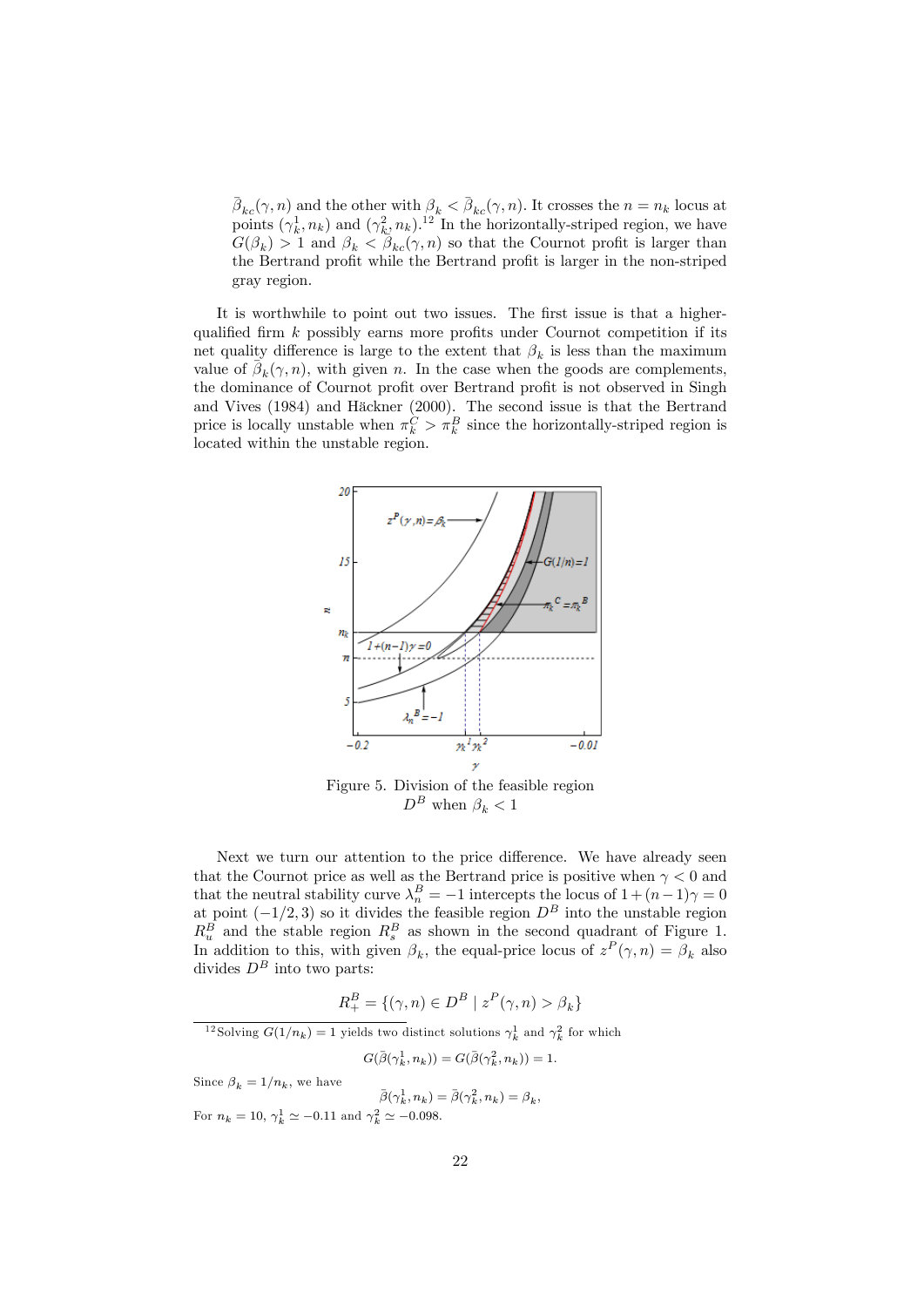$$
R_{-}^{B} = \{(\gamma, n) \in D^{B} \mid z^{P}(\gamma, n) \leq \beta_{k}\}.
$$

The location of the  $z^P(\gamma, n) = \beta_k$  locus is sensitive to the value of  $\beta_k$ . Various combinations of  $\gamma$  and n determining the price difference and possible dynamic behavior can be conveniently classified according to the different values of parameter  $\beta_k$ . We start with a case in which firm k is higher-qualified. The case of lower-qualified firm  $k$  will be discussed later.

#### Case 1.  $0 < \beta_k \leq 1$ .

In this case,  $R^B$  is empty because  $z^P(\gamma, n) > 1$  for  $(\gamma, n) \in D^B$ . Consequently  $p_k^C > p_k^B$  always in  $D^B \subset R_+^B$ . In Figure 5 with  $\beta_k = 0.1$ , the equal-price curve  $z^P(\gamma, n) = \beta_k$  is located in the white region that does not belong to  $D^B$ . As shown in the second quadrant of Figure 1,  $p_k^C$  is always stable while the stability of  $p_k^B$  is indeterminate: it is stable in  $R_s^B$  and unstable in  $R_u^B$ .

# Case 2.  $1 < \beta_k \leq \frac{8}{3}$ .

The equal-price locus shifts downward as  $\beta_k$  increases. For  $\beta_k > 1$ , it crosses the locus of  $1 + (n - 1)\gamma = 0$  at the point  $(\gamma_1, n_1)$  with

$$
\gamma_1=\frac{1-\sqrt{1-\beta_k+\beta_k^2}}{\beta_k}\text{ and }n_1=1-\frac{1}{\gamma_1}.
$$

The equal-price locus divides the unstable region  $R_u^B$  into two parts. In Figure 6 where  $\beta_k = 2$ ,<sup>13</sup>  $R_o^B \cap R_{\perp}^B$  is located above the equal-price locus and vertically-<br>striped,  $R_s^B \cap R_{\perp}^B$  is the lighter-gray region above the neutral stability locus while  $R_u^B \cap R_+^B$  is between these two loci. The intersection moves downwards along the locus of  $1 + (n-1)\gamma = 0$  as  $\beta_k$  increases from unity and arrives at the point  $(-1/2, 3)$  when  $\beta_k = 8/3$ . Hence we have the following results concerning the price difference and the stability of the Bertrand price:

> $(2-i)$   $p_k^C < p_k^B$  and  $p_k^B$  is unstable for  $(\gamma, n) \in R_u^B \cap R_z^B$ ,  $(2\text{-}ii)$   $p_k^C > p_k^B$  and  $p_k^B$  is unstable for  $(\gamma, n) \in R_u^B \cap R_+^B$ ,  $(2-iii)$   $p_k^C > p_k^B$  and  $p_k^B$  is stable for  $(\gamma, n) \in R_s^B \cap R_+^B$ .

and

<sup>&</sup>lt;sup>13</sup>We take  $n = 8$  and restrict the interval of  $\gamma$  to  $(-0.5, -0.1)$  only for the sake of graphical convenience. Changing the values of  $n$  and enlarging the interval do not affect the qualitative aspects of the results.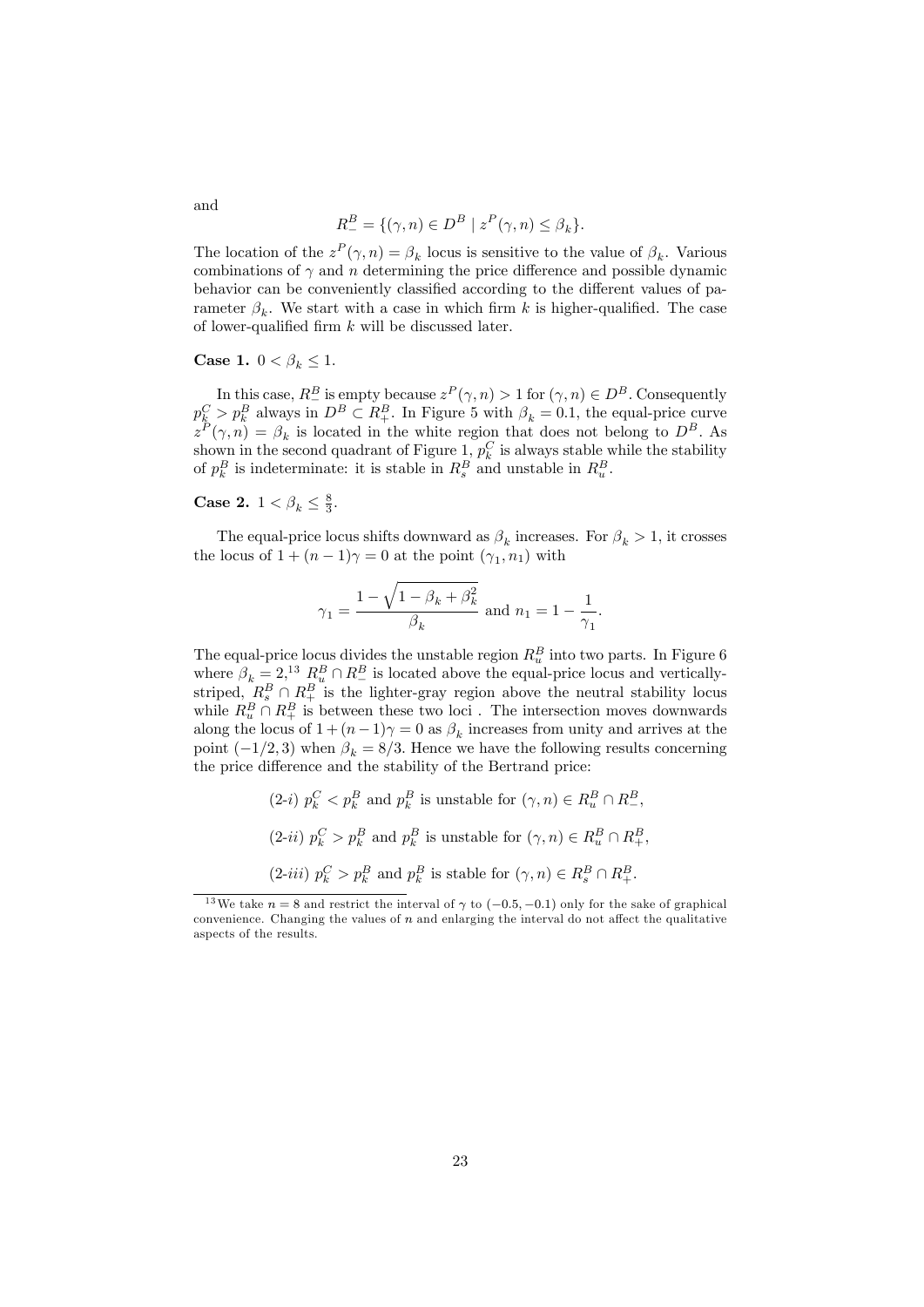

**Case 3.**  $\frac{8}{3} < \beta_k \leq 4$ .

When  $\beta_k$  increases further from 8/3, then the equal-price locus intercepts the neutral stability locus of  $\lambda_n^B = -1$  from below at point  $(\gamma_2, n_2)$  with

$$
\gamma_2 = \frac{2(\beta_k - 4)}{5\beta_k - 8}
$$
 and  $n_2 = \frac{5}{3} - \frac{2}{3\gamma_2}$ .

As shown in Figure 7 where  $\beta_k = 3$ , the equal-price locus divides the unstable region  $R_u^B$  into the vertically-striped gray region above the locus and the darkergray region below. It also divides the stable region  $R_s^B$  into two parts: the hatched region above the locus and the light-gray region below. Since it is not easy to see that the hatched region is bounded by the neutral stability locus and the equal-price locus, the lower-left part of Figure 7 is enlarged and is inserted into Figure 7. We have the following four possibilities concerning the price difference and the stability of the Bertrand price in this case:

> $(3-i)$   $p_k^C < p_k^B$  and  $p_k^B$  is unstable for  $(\gamma, n) \in R_u^B \cap R_z^B$ , (3-*ii*)  $p_k^C > p_k^B$  and  $p_k^B$  is unstable for  $(\gamma, n) \in R_u^B \cap R_+^B$ ,  $(3-iii)$   $p_k^C < p_k^B$  and  $p_k^B$  is stable for  $(\gamma, n) \in R_s^B \cap R_-^B$ ,  $(3-i\nu)$   $p_k^C > p_k^B$  and  $p_k^B$  is stable for  $(\gamma, n) \in R_s^B \cap R_+^B$ .

Notice that the value of  $\gamma_2$  becomes negative for  $\beta_k \leq 4$ . The intersection moves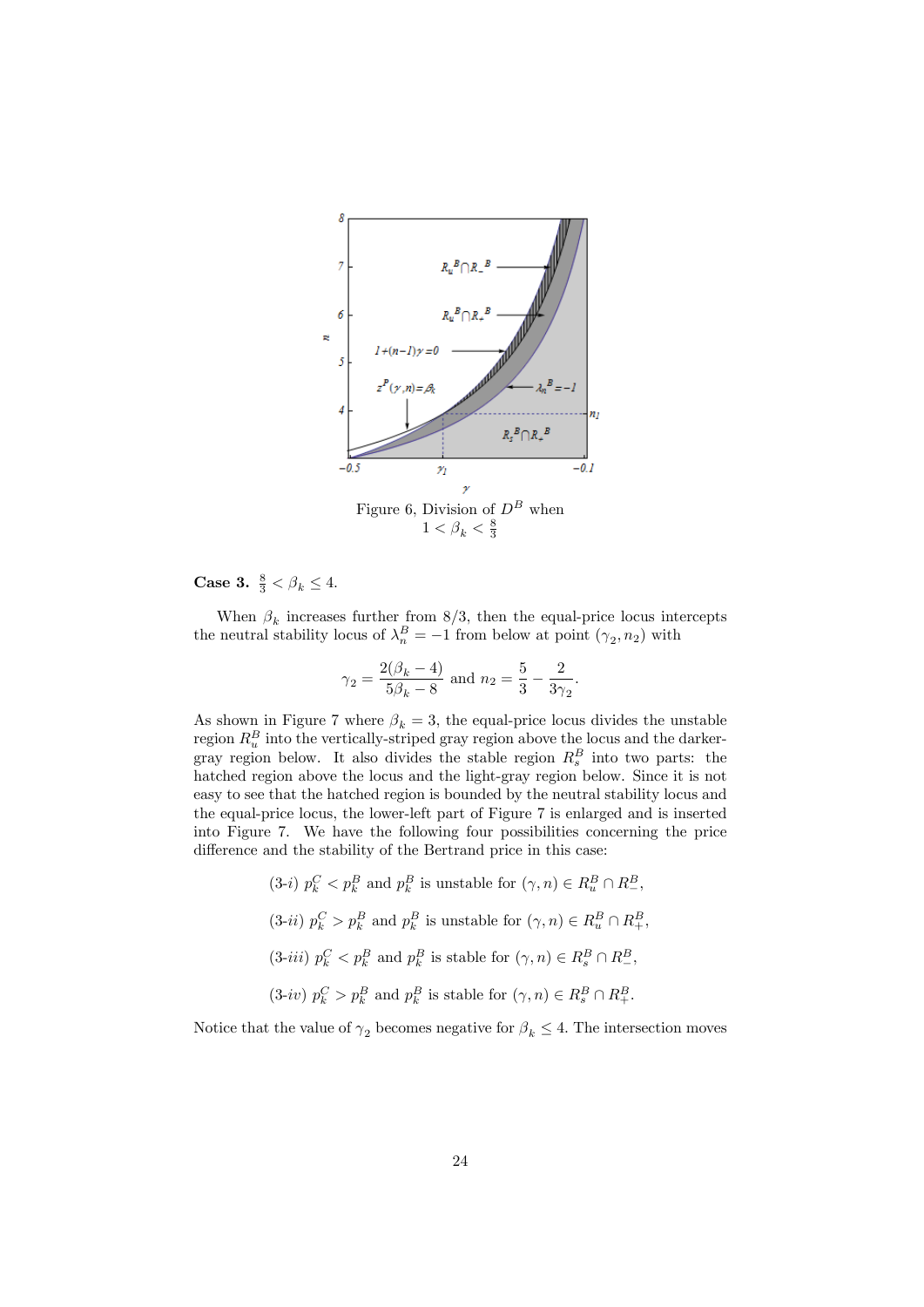

upward along the neutral stability locus as  $\beta_k$  increases further up to 4.

#### Case 4.  $\beta_k > 4$ .

When  $\beta_k$  becomes larger than 4, the equal-price locus is located below the  $\lambda_n^B = -1$  locus. It then divides the stable region  $R_s^B$  into two parts,  $R_s^B \cap R_-^B$  and  $R_s^B \cap R_+^B$ . The former corresponds to the hatched region and the latter to the light-gray region in Figure 8 in which  $\beta_k = 5$ . The hatched region that appeared first in Figure 7 becomes larger with increasing value of  $\beta_k$ . The whole region  $R_u^B$  is vertically striped, which means that the Bertrand price is larger than the Cournot price and is unstable. We have therefore the following results concerning the price differences and the stability of the Bertrand price in this case:

\n- (4-i) 
$$
p_k^C < p_k^B
$$
 and  $p_k^B$  is unstable for  $(\gamma, n) \in R_u^B$ ,
\n- (4-ii)  $p_k^C < p_k^B$  and  $p_k^B$  is stable for  $(\gamma, n) \in R_s^B \cap R_-^B$ ,
\n- (4-iii)  $p_k^C > p_k^B$  and  $p_k^B$  is stable for  $(\gamma, n) \in R_s^B \cap R_+^B$ .
\n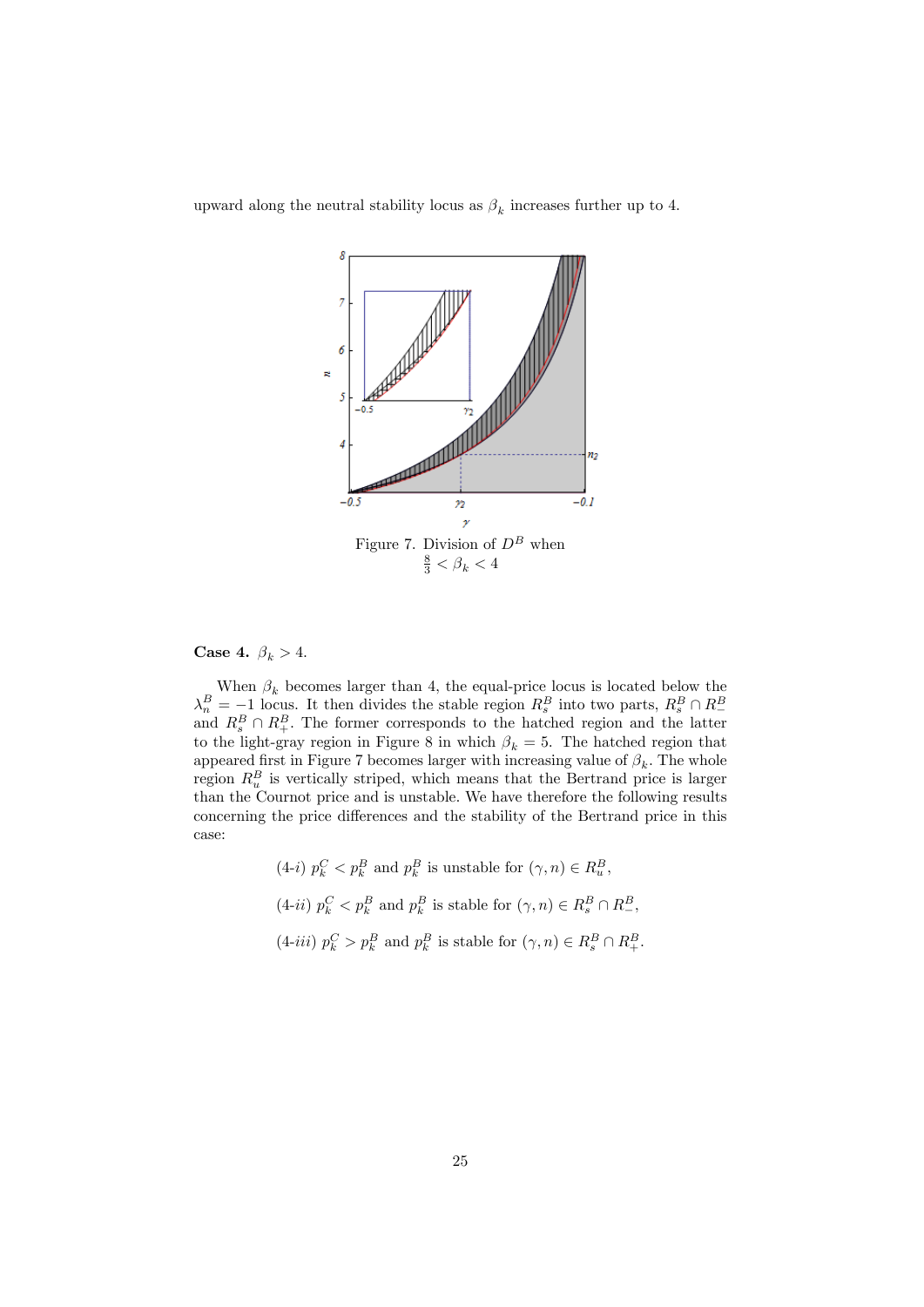

Figure 8. Division of  $D^B$  when  $\beta_k > 4$ 

We are now in a position to present our results on the price differences with  $\gamma$  < 0. Proposition 1(ii) of Häckner (2000) deals with the case where the goods are complements and shows that lower-qualified firms charge higher prices under Bertrand competition than under Cournot competition when quality differences are large. The same result is obtained in our analysis (see  $(3-i)$ ,  $(3-iii)$ ,  $(4-i)$  and  $(4-i i)$ ) when  $\beta_k > 8/3$ . However,  $(2-i)$  implies that large quality differences are not necessary to obtain  $p_k^C < p_k^B$ . It is shown there that even if the deviation of  $\beta_k$  from unity is small enough,  $p_k^C < p_k^B$  is still possible when the number of Örms are relatively large. Furthermore, two new results are obtained in our analysis: it is shown first that the region of  $(\gamma, n)$  with  $p_k^C < p_k^B$  becomes larger as  $\beta_k$  increases and second that  $p_k^B$  can become unstable.

We summarize the comparison between the Cournot strategy and the Bertrand strategy when the goods are complements in the following theorem:

**Theorem 5** (i) When firm k is higher-qualified, then  $p_k^C > p_k^B$  and  $q_k^C < q_k^B$ <br>always whereas  $\pi_k^C > \pi_k^B$  if  $\tilde{n} < n_k < n < \hat{n}$  and  $\pi_k^C \leq \pi_k^B$  otherwise. In addition, the Bertrand price is locally unstable when  $\pi_k^C > \pi_k^B$ . (ii) When firm k is lower-qualified, then  $q_k^C < q_k^B$  and  $\pi_k^C < \pi_k^B$  always whereas  $p_k^C < p_k^B$  is possible.

Theorems 3, 4 and 5 are summarized in Table 1. When a firm is higherqualified, the quantity and price comparisons given in the first two rows support the conventional wisdom that the Bertrand competition is more competitive than the Cournot competition in the sense that the Bertrand firm charges a lower price and produces a higher output. Profitability between these competitions are ambiguous. It is not the case when the firm is lower-qualified. The results with " $\leq$ " are obtained in the *n*-firm framework. Two of them, however, have already been exhibited by Häckner (2000): when the goods are complements lower-qualifed Örms charge higher prices under Bertrand competition than under Cournot competition (i.e.,  $p_k^C < p_k^B$  when  $\gamma < 0$  and  $\beta_k > 1$ ) in his Proposition  $1(i)$  and when the goods are substitutes, higher-qualified firms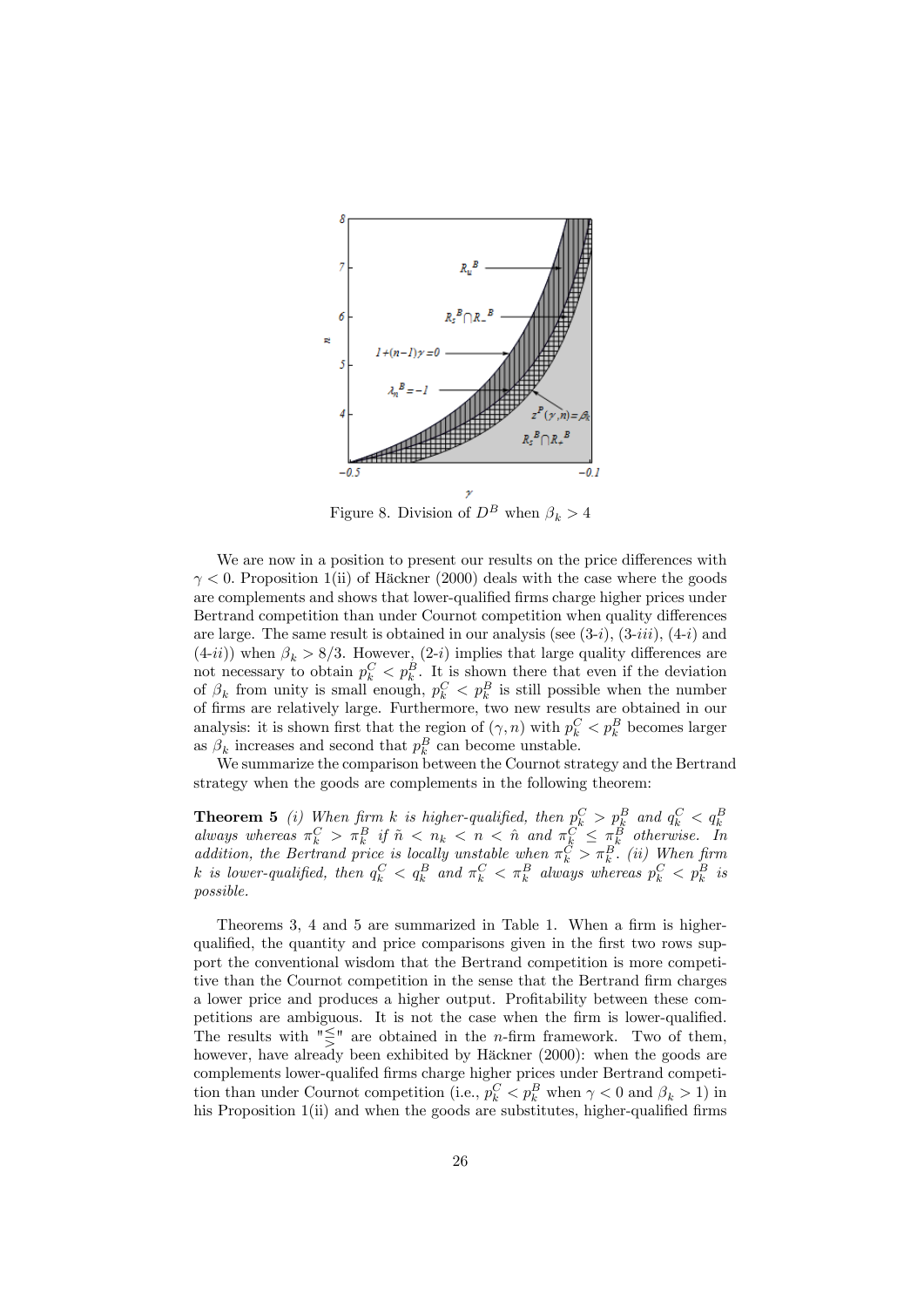earn higher profits under Bertrand competition than under Cournot competition (i.e.,  $\pi_k^C < \pi_k^B$  when  $\gamma > 0$  and  $\beta_k < 1$ ) in his Proposition 2(ii). In this study, we first confirm these results and then classify the parameter region into specified subregions in which these results hold as seen in Figures 2-8 except Figure 4. In addition, we demonstrate two new results: when the goods are complements, then higher-qualified firms earn higher profits under Cournot competition (i.e.,  $\pi_k^C > \pi_k^B$  when  $\gamma < 0$  and  $\beta_k < 1$ ) and when the goods are substitutes, then lower-qualified firms may produce more output under Cournot competition (i.e.,  $q_k^C > q_k^B$ ).

|                                     | Substitutes ( $\gamma > 0$ ) | Complements ( $\gamma$ < 0) |
|-------------------------------------|------------------------------|-----------------------------|
| Higher-qualified<br>$(\beta_k < 1)$ | $p_k^C > p_k^B$              | $p_k^C > p_k^B$             |
|                                     | $q_k^C < q_k^B$              | $q_k^C < q_k^B$             |
|                                     | $\pi_k^C \leq \pi_k^B$       | $\pi_k^C \leq \pi_k^B$      |
| Lower-qualified<br>$(\beta_k > 1)$  | $p_k^C > p_k^B$              | $p_k^C \leq p_k^B$          |
|                                     | $q_k^C \leq q_k^B$           | $q_k^C < q_k^B$             |
|                                     | $\pi_k^C > \pi_k^B$          | $\pi_k^C < \pi_k^B$         |

Table 1. Comparison of Cournot and Bertrand strategies

# 4 Concluding Remarks

Singh and Vives (1984) have shown that the duopoly model with linear demand and cost functions have definitive results concerning the nature of Cournot and Bertrand competition as it was mentioned in the Introduction. Häckner (2000) increases the number of firms to  $n$  from 2 and exhibits that some of these results are sensitive to the duopoly assumption. In this study, we examine the general  $n$ -firm oligopoly model and add two main findings to the existing literature on Cournot and Bertrand competitions. The first finding is concerned with the stability of Cournot and Bertrand equilibria. As stated in Theorems 1 and 2, Cournot equilibrium may be unstable whereas Bertrand equilibrium is always stable when the goods are substitutes. It is further shown that Bertrand equilibrium may be unstable whereas Cournot equilibrium is always stable when the goods are complements. This Önding extends the stability result of Theocharis  $(1960)$  that a Cournot oligopoly model is unstable if more than three firms are involved and the goods are homogenous (i.e., perfectly substitutes).

The second finding is concerned with the comparison of Cournot and Bertrand strategies. In addition to the inequality reversal of the price and quantity differences, the profit differences shown in the duopoly framework may be reversed in the  $n$ -firm framework. Furthermore, as shown in Figures 2 and 5, the horizontally-striped regions are located inside the instability regions. This